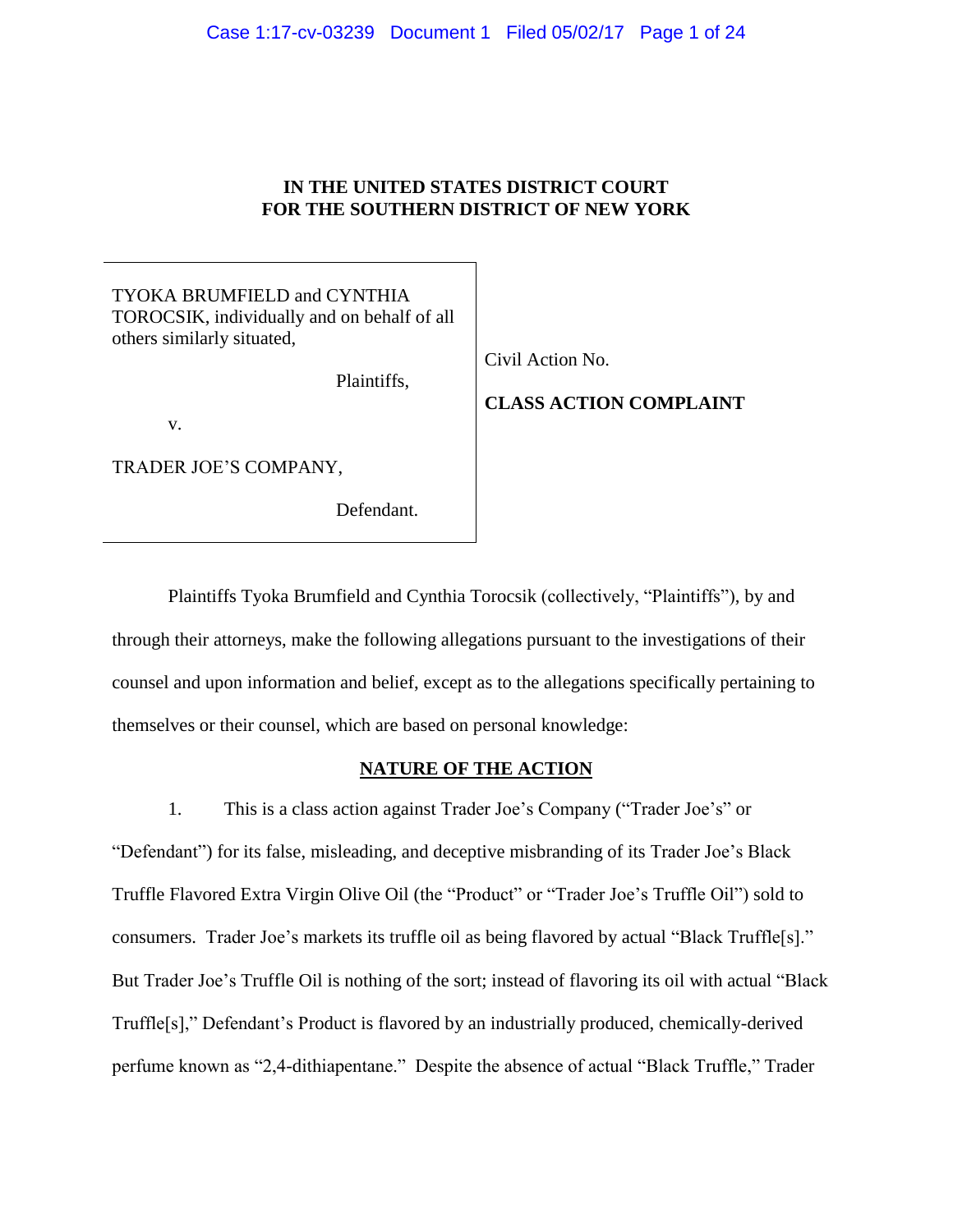# Case 1:17-cv-03239 Document 1 Filed 05/02/17 Page 2 of 24

Joe's Truffle Oil is sold at a substantial price premium over olive oil not flavored with real truffles.

2. 2,4-Dithiapentane, also known as "formaldehyde dimethyl mercaptal," is synthetically prepared by the acid-catalyzed addition of methyl mercaptan to formaldehyde. Although it emulates the taste and smell of truffles, it is *not* truffle.

3. Trader Joe's misbranding is intentional. The front label and packaging of Trader Joe's Truffle Oil represents in extra-large, all-capital lettering that the product is flavored by "BLACK TRUFFLE."

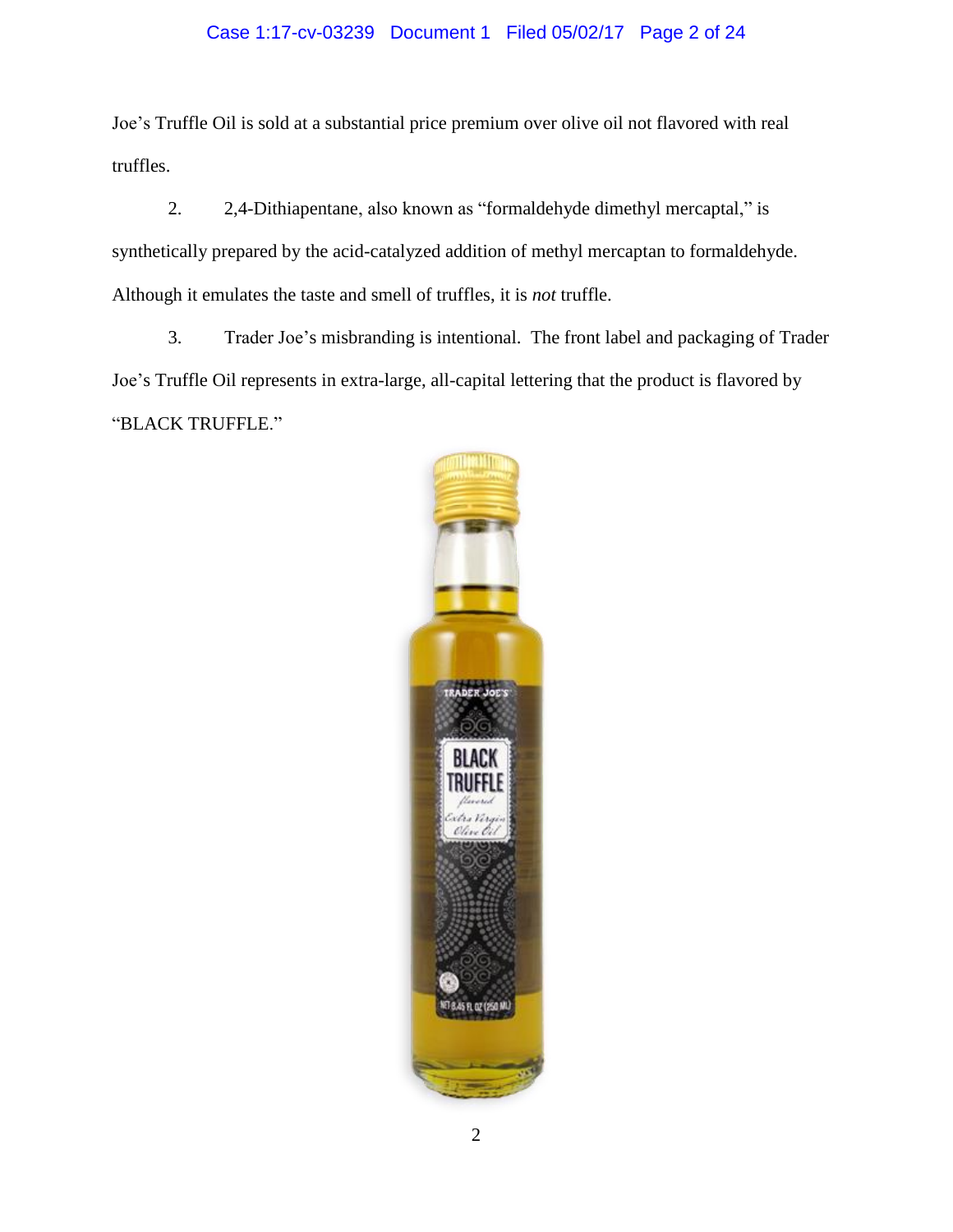#### Case 1:17-cv-03239 Document 1 Filed 05/02/17 Page 3 of 24

4. The mislabeling of Trader Joe's Truffle Oil renders the product completely worthless. By mislabeling its products, Trader Joe's dupes consumers into purchasing something that is *not* truffle oil. Nevertheless, Trader Joe's Truffle Oil is labeled and sold as premium truffle oil, and it commands a significant price premium over other olive oil products. For example, Trader Joe's Truffle Oil commands a 34% price premium, per fluid ounce, over a competing olive oil brand:

| <b>Brand</b>                                                            | Quantity     | <b>Price</b> | <b>Unit Price</b>  |
|-------------------------------------------------------------------------|--------------|--------------|--------------------|
| Trader Joe's Black<br><b>Truffle Flavored Extra</b><br>Virgin Olive Oil | 8.45 fl. oz. | \$4.99       | \$0.59 per fl. oz. |
| Bertoli Extra Virgin<br>Olive Oil                                       | 8.5 fl. oz.  | \$3.78       | \$0.44 per fl. oz. |

Plaintiffs and class members have thus been hit with a costly double-whammy: a premium purchase price for a worthless product.

5. Through this lawsuit, Plaintiffs seek to recover, for themselves and all other similarly situated purchasers of Trader Joe's Truffle Oil in the United States, damages against Defendant for breach of the Magnuson-Moss Warranty Act, breaches of express and implied warranty, unjust enrichment, negligent misrepresentation, and violations of New York and California's false advertising and consumer protection laws.

#### **THE PARTIES**

6. Plaintiff Tyoka Brumfield is a citizen of New York who resides in Brooklyn, New York. In March of 2016, Plaintiff Brumfield purchased an 8.45 fl. oz. bottle of Trader Joe's Truffle Oil at a Trader Joe's store in New York, New York. The bottle she purchased prominently displayed the product name and represented that it was flavored by "Black Truffle"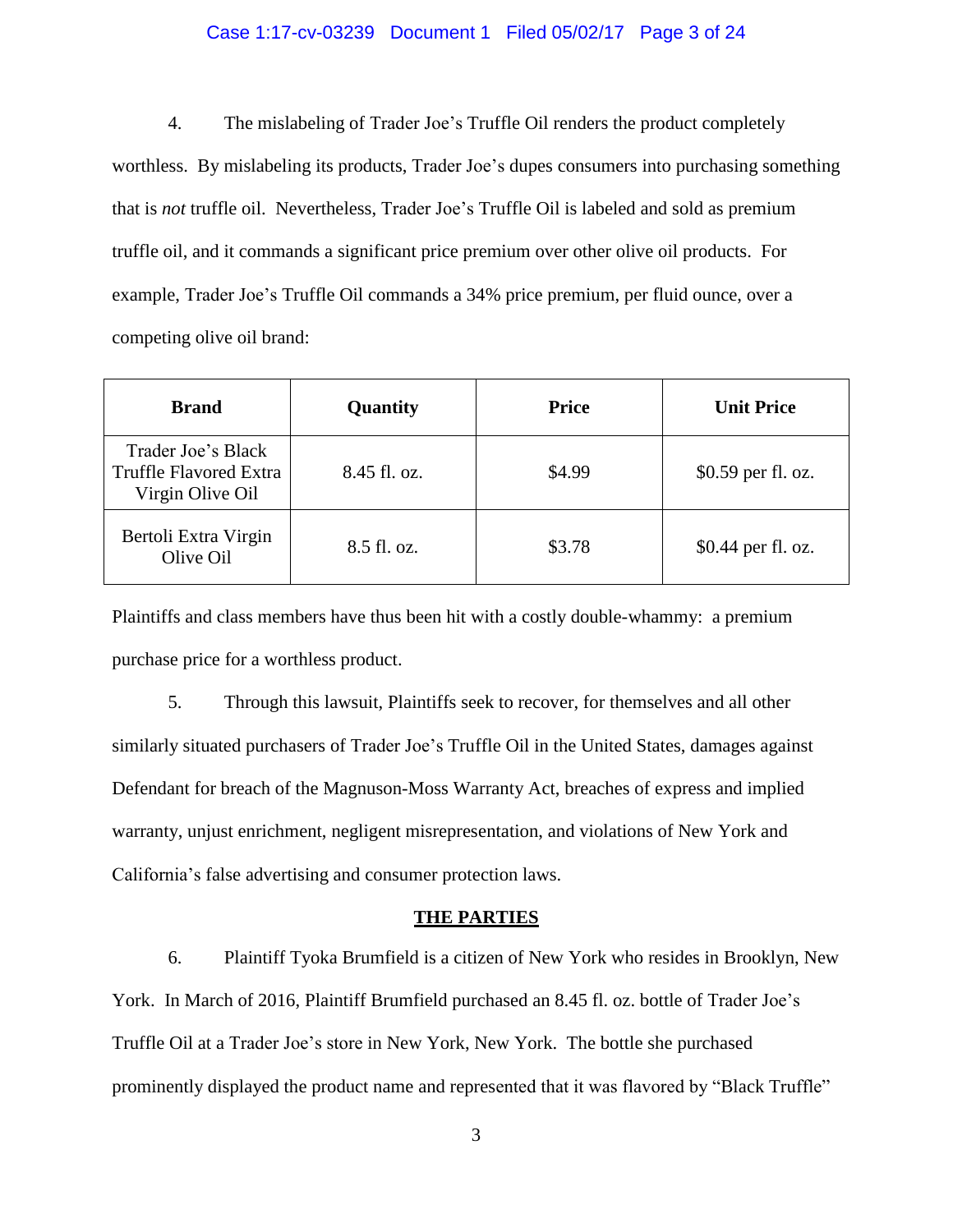#### Case 1:17-cv-03239 Document 1 Filed 05/02/17 Page 4 of 24

in large, all-capital, bold letters. She saw these representations prior to and at the time of purchase, and understood them as representations and warranties that the product was, in fact, flavored by black truffles. She relied on these representations and warranties in deciding to purchase Trader Joe's Truffle Oil and these representations and warranties were part of the basis of the bargain, in that she would not have purchased Trader Joe's Truffle Oil if she had known that the product was not, in fact, flavored by black truffles. However, the Trader Joe's Truffle Oil purchased by Plaintiff Brumfield was mislabeled in that it was not flavored by actual "Black Truffle[s]."

7. Plaintiff Cynthia Torocsik is a citizen of California who resides in Santa Barbara, California. In January of 2016, Plaintiff Torocsik purchased an 8.45 fl. oz. bottle of Trader Joe's Truffle Oil at a Trader Joe's store in Santa Barbara, California. The bottle she purchased prominently displayed the product name and represented that it was flavored by "Black Truffle" in large, all-capital, bold letters. She saw these representations prior to and at the time of purchase, and understood them as representations and warranties that the product was, in fact, flavored by black truffles. She relied on these representations and warranties in deciding to purchase Trader Joe's Truffle Oil and these representations and warranties were part of the basis of the bargain, in that she would not have purchased Trader Joe's Truffle Oil if she had known that the product was not, in fact, flavored by black truffles. However, the Trader Joe's Truffle Oil purchased by Plaintiff Torocsik was mislabeled in that it was not flavored by actual "Black Truffle[s]."

8. Defendant Trader Joe's Company is corporation existing under the laws of the State of California, with its principal place of business at 800 S. Shamrock Avenue, Monrovia, CA 91016. Trader Joe's markets and sells the Product widely throughout the United States.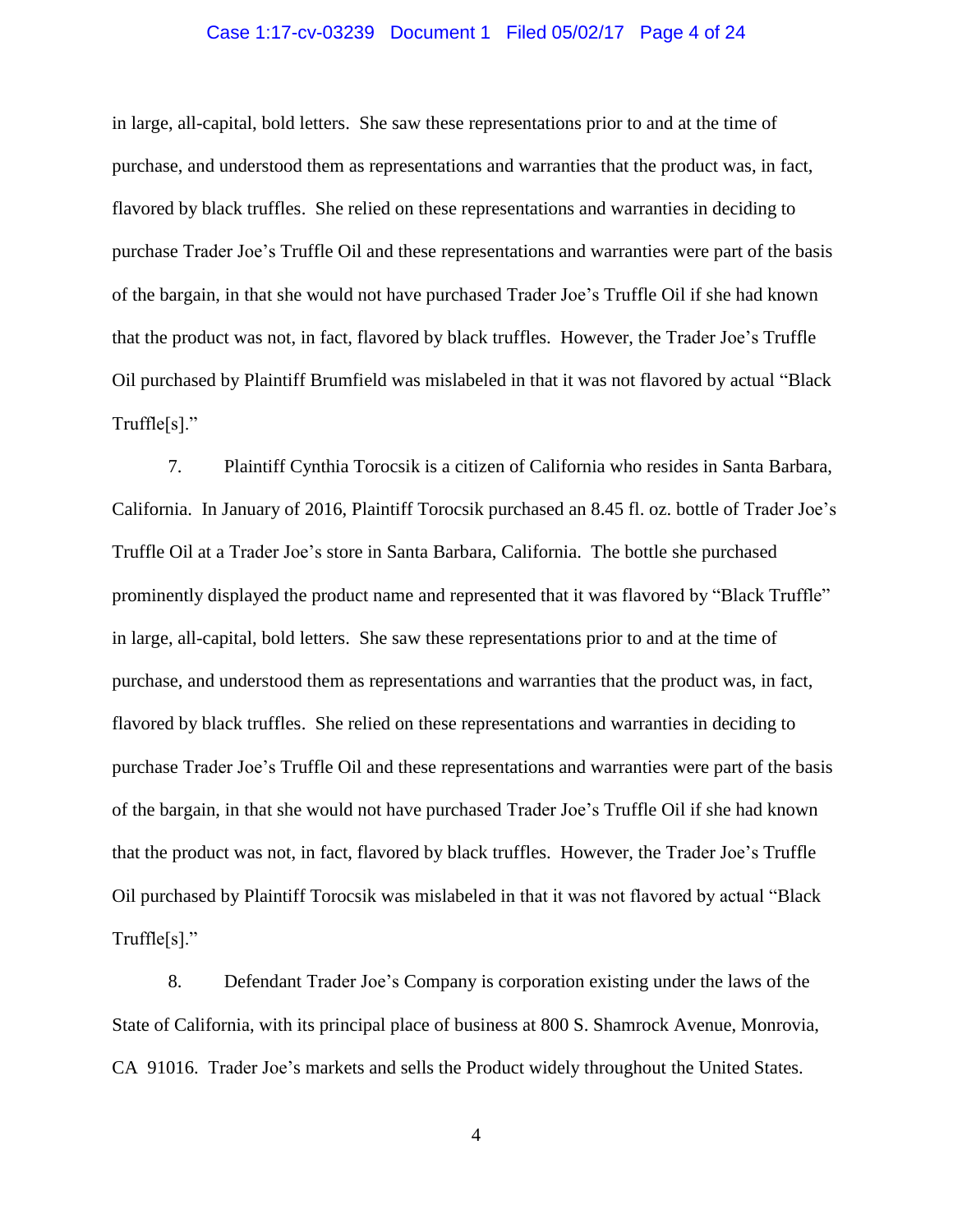Plaintiffs reserve their rights to amend this Complaint to add different or additional defendants, including without limitation any officer, director, employee, supplier, or distributor of Trader Joe's who has knowingly and willfully aided, abetted, or conspired in the false and deceptive conduct alleged herein.

# **JURISDICTION AND VENUE**

9. This Court has subject matter jurisdiction under 28 U.S.C. § 1331 (federal question). This Court has supplemental jurisdiction over state law claims pursuant to 28 U.S.C. § 1367.

10. This Court has subject matter jurisdiction over this action pursuant to 28 U.S.C. § 1332(d) because there are more than 100 class members and the aggregate amount in controversy exceeds \$5,000,000.00, exclusive of interest, fees, and costs, and at least one class member is a citizen of a state different from Defendant.

11. Pursuant to 28 U.S.C. § 1391, this Court is the proper venue for this action because a substantial part of the events, omissions, and acts giving rise to the claims herein occurred in this District. Plaintiff Brumfield is a citizen of New York and purchased Trader Joe's Truffle Oil from Defendant in this District. Moreover, Defendant distributed, advertised, and sold Trader Joe's Truffle Oil, which is the subject of the present Complaint, in this District.

### **FACTUAL BACKGROUND**

12. Nothing boosts the prestige (and price) of a food or beverage like the perception that it is traditional, hand-picked, fresh, or otherwise limited in production.

13. For example, Whole Foods lists prices for its fruits and vegetables on what appear to be chalkboards. The implication is that prices change regularly as if responding to local crop conditions. In fact, the prices are permanently printed on the faux chalkboards, which are part of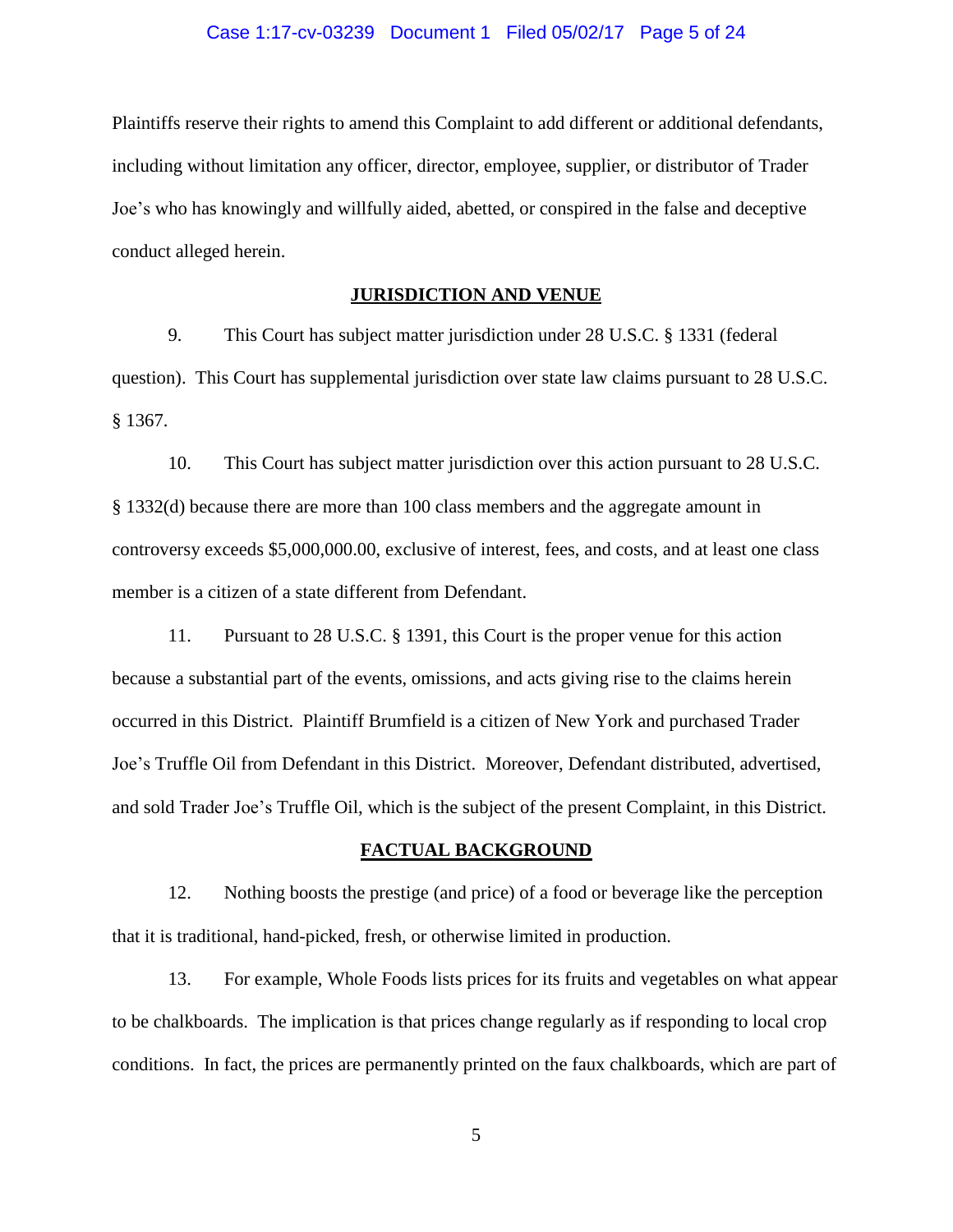#### Case 1:17-cv-03239 Document 1 Filed 05/02/17 Page 6 of 24

a marketing strategy meant to "evoke the image of Grapes of Wrath-era laborers piling box after box of fresh fruit into the store."

14. But in a world full of manipulative marketers, the truffle is the real deal. A type of fungus that grows on tree roots, the truffle stands on the right side of the line between decomposition and decadence. While many are viewed as almost worthless, a few truffle varieties found in Italy, France, Spain, and surrounding areas are esteemed as a luxurious addition to numerous dishes such as pasta, steaks, and foie gras.

15. These truffles help dishes "jump off the plate" with an aroma that is captivating. These fickle cousins of mushrooms have proven impossible to mass produce; they are still dug up individually by dogs that track their scent.

16. The truffle stands in stark contrast to our era of convenience: the preservatives in bread that allow it to stay fresh for weeks and the year-round availability of seasonal fruits and vegetables. Admirers contend that the truffle begins to lose its flavor as soon as it is pulled from the ground, and fresh truffles are seasonal. The rarity of truffles has made them—at thousands of dollars per pound for Italy's prized white truffles—the most expensive food in the world. In 2007, a Macau casino owner set a record by paying \$330,000 for a 3.3-pound truffle unearthed in Tuscany.

17. The combination of these two trends—the desire for a convenient, ever-ready supply of an ingredient, and a hunger for the traditional, the rare, and "real food"—has created an environment ripe for fraudulent behavior. This, in turn, led to what seems to be a remarkably successful scam on foodie culture: truffle oil.

18. Despite the name, some manufacturers produce "truffle oil" that does not contain even trace amounts of truffle; it is olive oil mixed with 2,4-dithiapentane, a compound that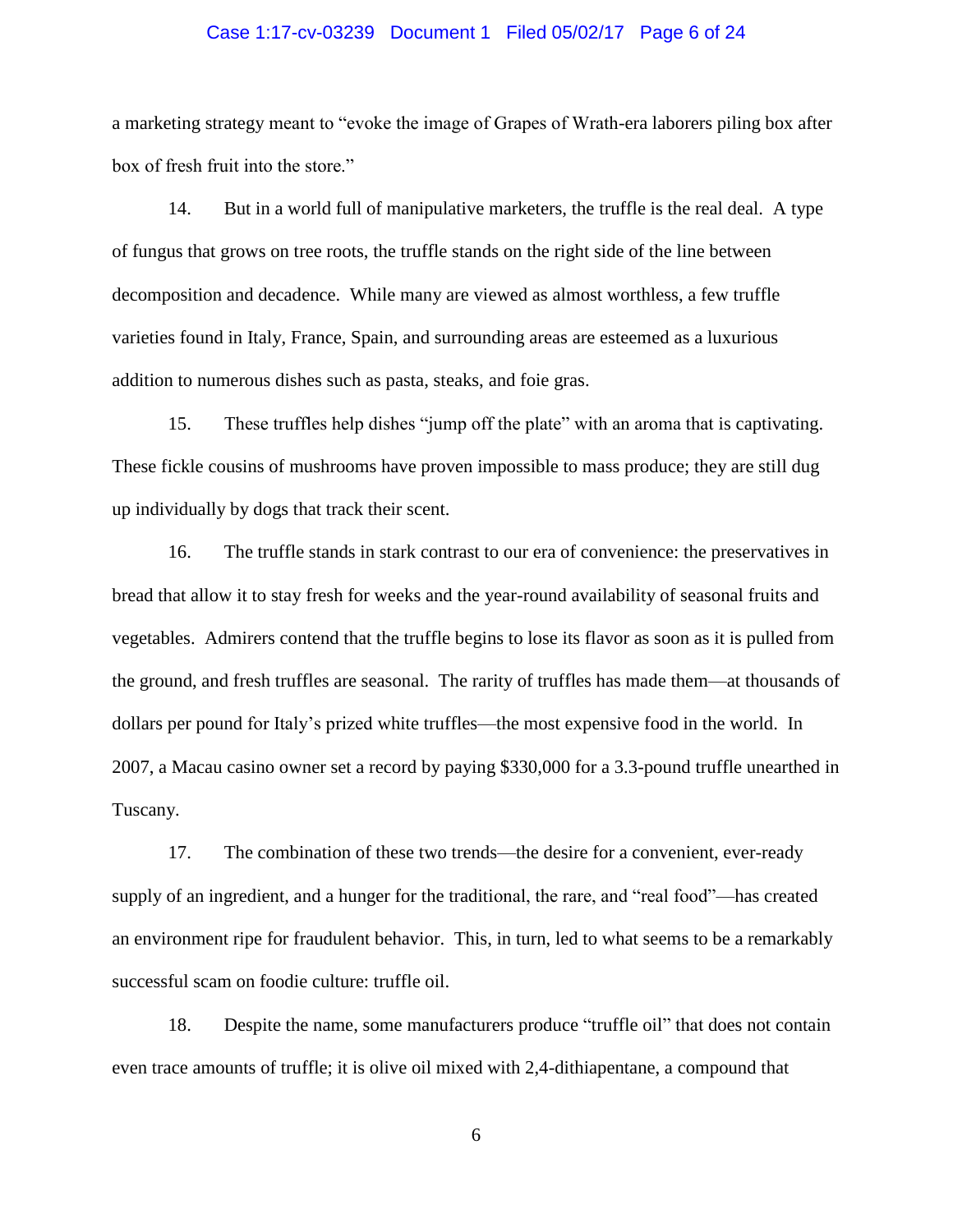#### Case 1:17-cv-03239 Document 1 Filed 05/02/17 Page 7 of 24

makes up part of the smell of truffles and is entirely the product of a laboratory. Essentially, truffle oil is olive oil plus a synthetic injection imitating truffles' famous taste and smell.

19. And Trader Joe's Truffle Oil is no exception. It is a distant cry from oil flavored by real truffles. It does not contain a single trace of truffle at all.

20. What it does contain, however, is 2,4-dithiapentane—a petroleum-based, synthetically-produced imposter chemical that imitates the distinct taste and smell of real truffles.

21. The Material Safety Data Sheet on 2,4-dithiapentane has many cautions and warnings. This compound is listed as a flammable, as well as being a severe eye, lung and skin irritant. If ingested, this chemical "may cause CNS [central nervous system] depression," and if it is inhaled, it can lead to delayed pulmonary edema.

22. And many consumers are tricked into purchasing what they believe to be truffle oil because 2,4-dithiapentane is often disguised on truffle oil product labels as "aroma," "flavor," or "essence."

23. To make matters worse, according to the New York Times, "one teaspoon of 'truffle aroma,' the amount typically used in an eight-ounce bottle of white truffle oil (black truffle oil is made with a lesser quantity of the same chemical) costs about 40 cents." By comparison, actual truffles cost hundreds or even thousands of dollars per ounce.

24. Nonetheless, Trader Joe's capitalizes on this trickery to dupe consumers into paying a substantial price premium for oil that is not flavored by actual truffles.

25. Trader Joe's intentionally designs its packaging so that the words "Black Truffle" appear in large, all-capital, bold lettering on the front of the Product's label.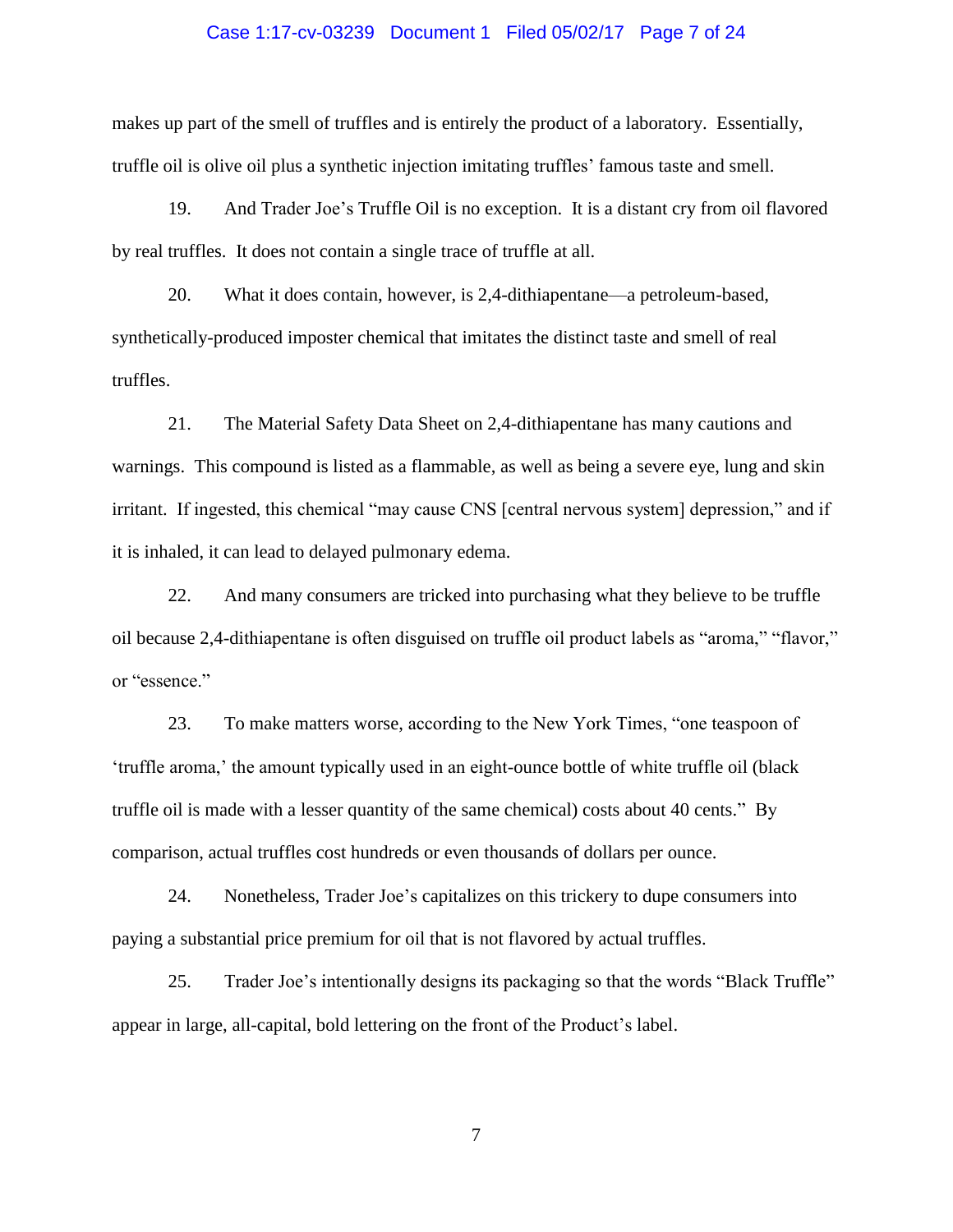#### Case 1:17-cv-03239 Document 1 Filed 05/02/17 Page 8 of 24

26. Reasonable consumers attach importance to Defendant's "Black Truffle" claim when making a purchasing decision. Defendant's false and misleading representations and omissions thus have, and continue to, deceive reasonable consumers.

27. Reasonable consumers must and do rely on food label representations and information in making purchasing decisions.

28. Defendant's statement that the Product is flavored by "Black Truffle" is material to a reasonable consumer's purchase decision because reasonable consumers, such as Plaintiffs, care whether a food product is actually flavored by what Defendant purports, especially when the product claims to be flavored by "Black Truffle," which carries with it a significant price premium.

29. Defendant markets and advertises the Product as flavored by "Black Truffle" to increase sales derived from the Product. Defendant is well aware that the "Black Truffle" claim is material to reasonable consumers, and knowingly mislabeled its Product.

30. Upon information and belief, in making the false, misleading, and deceptive representations and omissions, Defendant knew and intended that consumers would pay a price premium for Trader Joe's Truffle Oil if it were labeled as flavored by "Black Truffle," a coveted delicacy. Indeed, Defendant prominently marked the front packaging of Trader Joe's Truffle Oil with the words "Black Truffle" in large, all-capital, bold font, precisely because it knew that consumers like Plaintiffs attach great importance to the presence of black truffle in Trader Joe's Truffle Oil.

### **CLASS REPRESENTATION ALLEGATIONS**

31. Plaintiffs seek to represent a class defined as all persons in the United States who purchased Trader Joe's Truffle Oil (the "Class"). Excluded from the Class are persons who made such purchase for purpose of resale.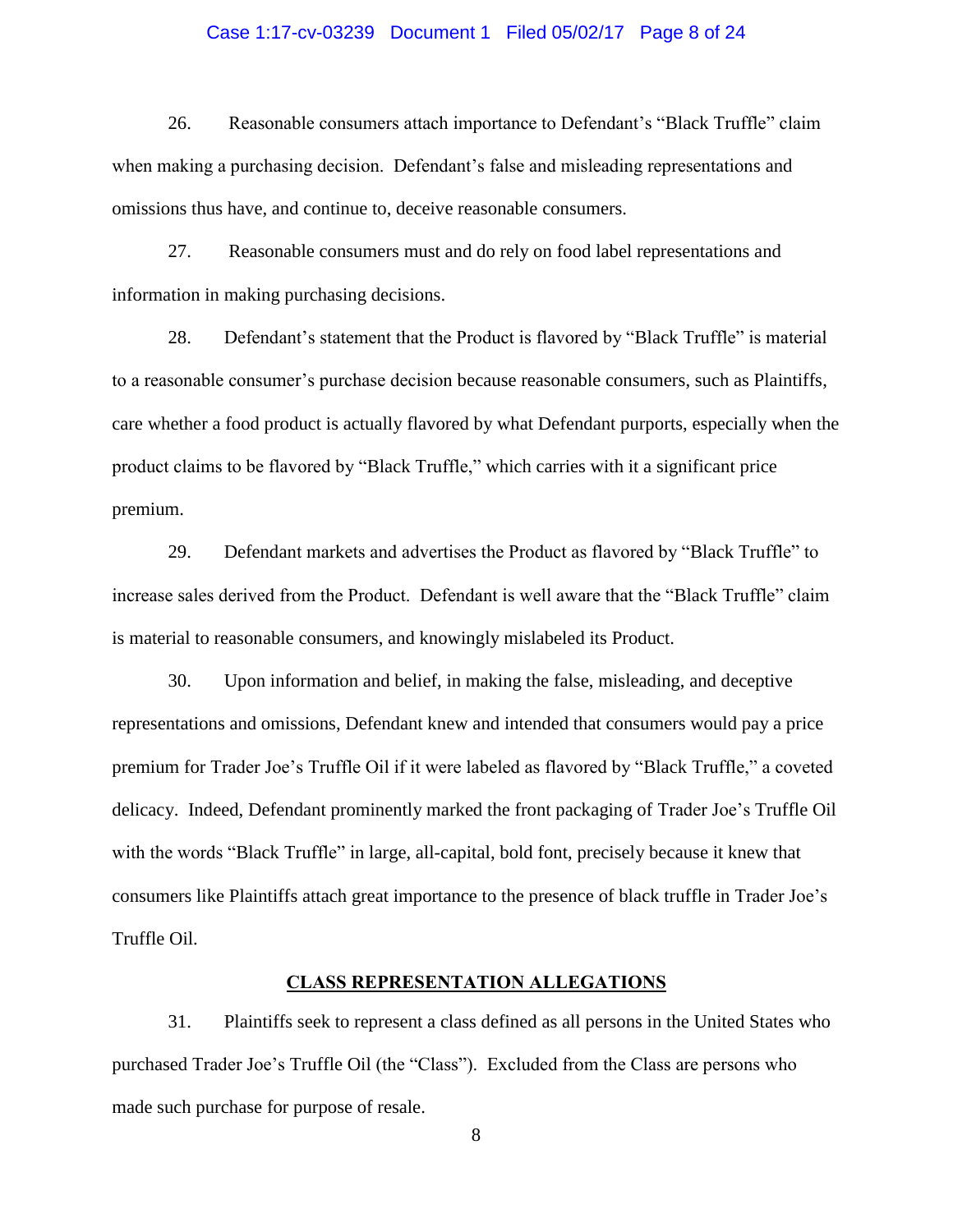#### Case 1:17-cv-03239 Document 1 Filed 05/02/17 Page 9 of 24

32. Plaintiff Brumfield also seeks to represent a subclass of all Class members who purchased Trader Joe's Truffle Oil in New York (the "New York Subclass").

33. Plaintiff Torocsik also seeks to represent a subclass of all Class members who purchased Trader Joe's Truffle Oil in California (the "California Subclass").

34. Members of the Class and Subclasses are so numerous that their individual joinder herein is impracticable. The precise number of Class members and their identities are unknown to Plaintiffs at this time but may be determined through discovery. Class members may be notified of the pendency of this action by mail and/or publication through the distribution records of Defendant and third party retailers and vendors.

35. Common questions of law and fact exist as to all Class members and predominate over questions affecting only individual Class members. Common legal and factual questions include, but are not limited to:

a. Whether Defendant misrepresented and/or failed to disclose material facts concerning Trader Joe's Truffle Oil;

b. Whether Defendant's conduct was unfair and/or deceptive;

c. Whether Defendant has been unjustly enriched as a result of the unlawful, fraudulent, and unfair conduct alleged in this Complaint such that it would be inequitable for Defendant to retain the benefits conferred upon Defendant by Plaintiff and the Class and Subclasses;

d. Whether Defendant breached express warranties to Plaintiffs and the Class;

e. Whether Defendant breached implied warranties to Plaintiffs and the Class;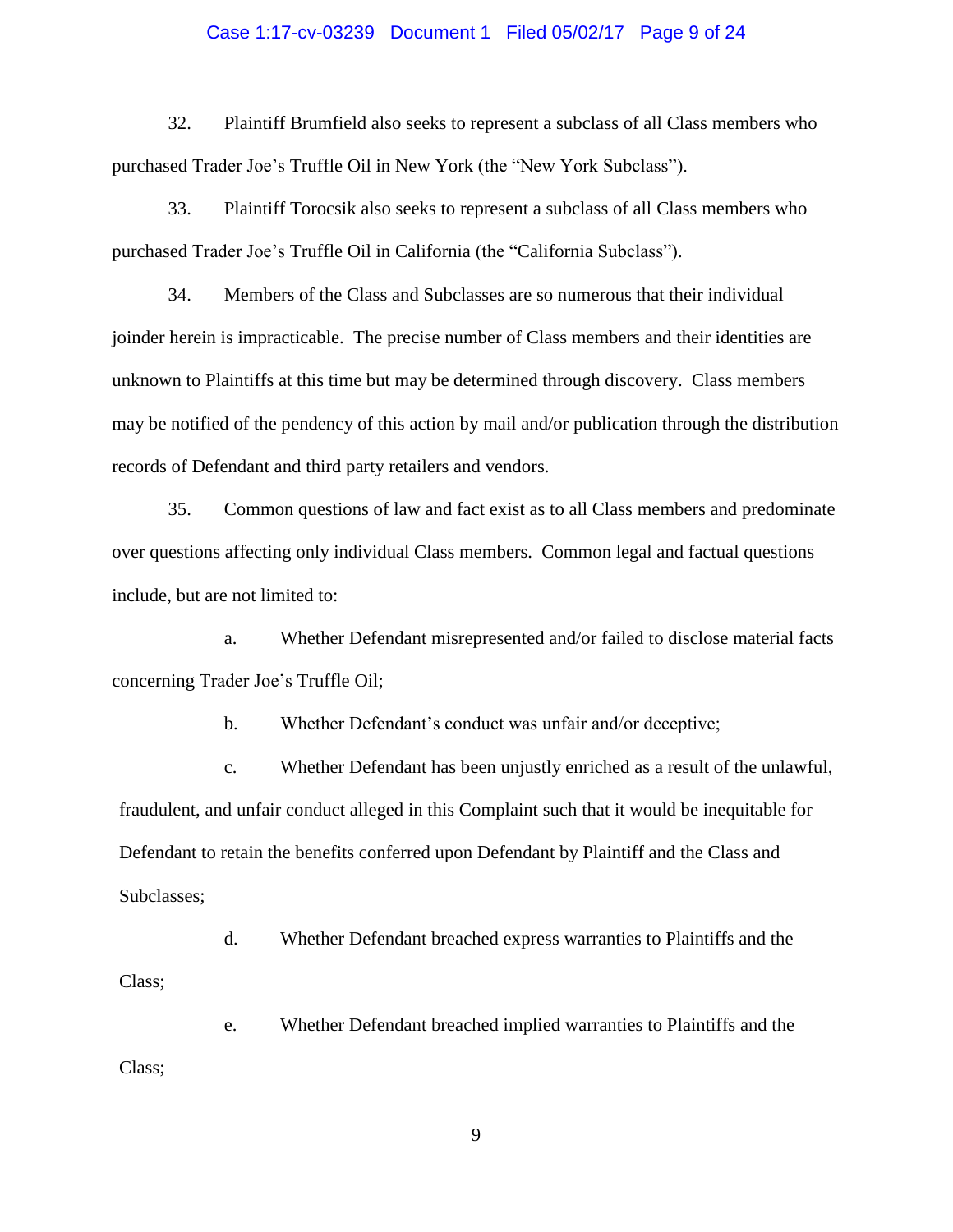#### Case 1:17-cv-03239 Document 1 Filed 05/02/17 Page 10 of 24

f. Whether Plaintiffs and the Class have sustained damages with respect to the common-law claims asserted, and if so, the proper measure of their damages.

36. The claims of the named Plaintiffs are typical of the claims of the Class and Subclasses in that the named Plaintiffs purchased one or more containers of Trader Joe's Truffle Oil.

37. Plaintiffs are adequate representatives of the Class and Subclasses because their interests do not conflict with the interests of the Class members they seek to represent, they have retained competent counsel experienced in prosecuting class actions, and they intend to prosecute this action vigorously. The interests of Class members will be fairly and adequately protected by Plaintiffs and their counsel.

38. The class mechanism is superior to other available means for the fair and efficient adjudication of the claims of Class and Subclass members. Each individual Class member may lack the resources to undergo the burden and expense of individual prosecution of the complex and extensive litigation necessary to establish Defendant's liability. Individualized litigation increases the delay and expense to all parties and multiplies the burden on the judicial system presented by the complex legal and factual issues of this case. Individualized litigation also presents a potential for inconsistent or contradictory judgments. In contrast, the class action device presents far fewer management difficulties and provides the benefits of single adjudication, economy of scale, and comprehensive supervision by a single court on the issue of Defendant's liability. Class treatment of the liability issues will ensure that all claims and claimants are before this Court for consistent adjudication of the liability issues.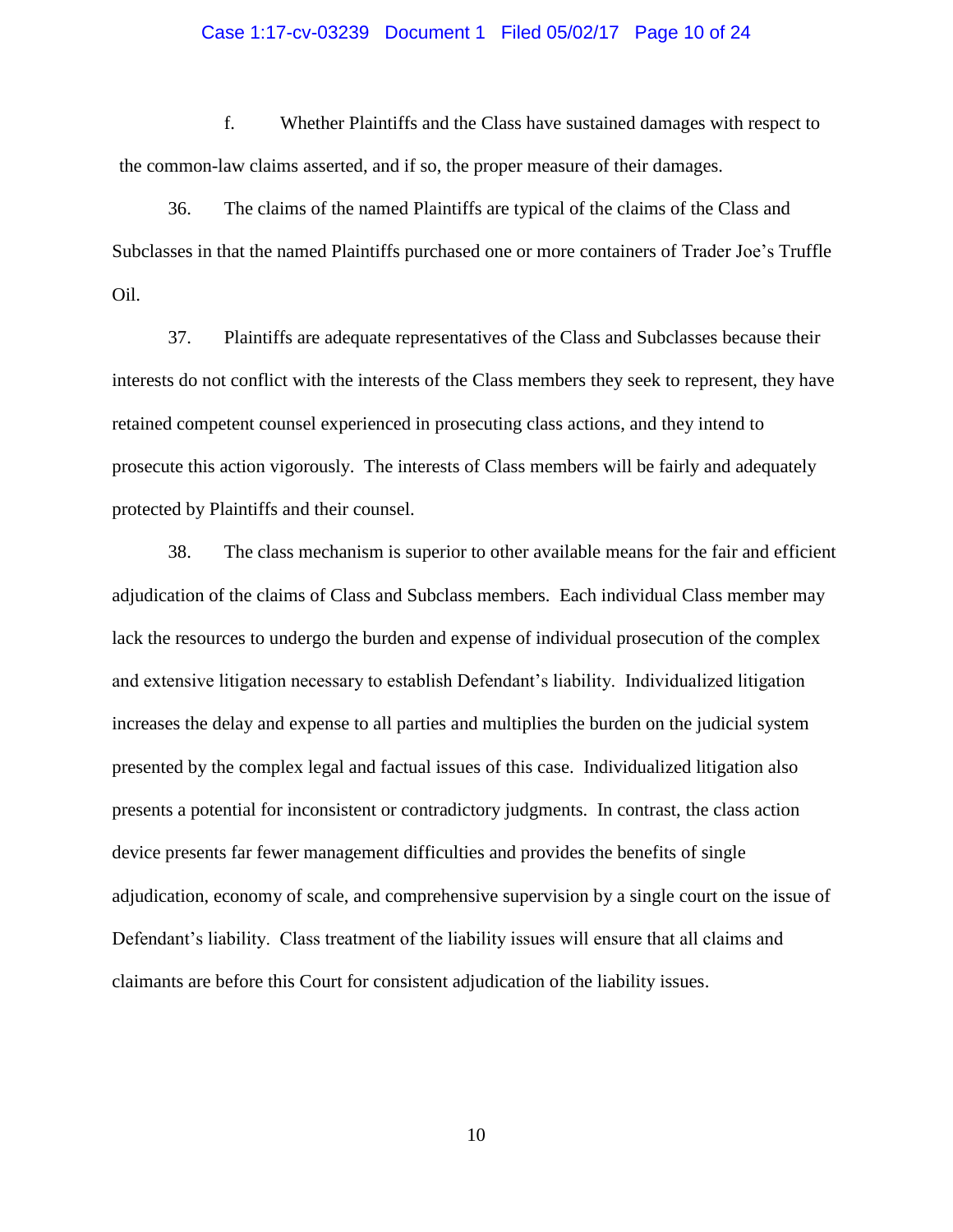#### **COUNT I**

#### **(Violation Of The Magnuson-Moss Warranty Act, 15 U.S.C. §§ 2301,** *et seq.***)**

39. Plaintiffs hereby incorporate by reference the allegations contained in all preceding paragraphs of this Complaint.

40. Plaintiffs bring this claim individually and on behalf of the members of the proposed Class, New York Subclass, and California Subclass against Defendant.

41. Trader Joe's Truffle Oil is a consumer product as defined in 15 U.S.C. § 2301(1).

42. Plaintiffs and Class members are consumers as defined in 15 U.S.C. § 2301(3).

43. Defendant is a supplier and warrantor as defined in 15 U.S.C. § 2301(4) and (5).

44. In connection with the sale of Trader Joe's Truffle Oil, Defendant issued written warranties as defined in 15 U.S.C. § 2301(6), which warranted that Trader Joe's Truffle Oil was, in fact, flavored by "Black Truffle."

45. In fact, Trader Joe's Truffle Oil is an adulterated product that is not flavored by real "Black Truffle," but rather is flavored by artificial chemicals that emulate the taste and smell of real truffles.

46. By reason of Defendant's breach of warranty, Defendant violated the statutory rights due to Plaintiffs and Class members pursuant to the Magnuson-Moss Warranty Act, 15 U.S.C. §§ 2301, *et seq.*, thereby damaging Plaintiffs and Class members.

47. Plaintiffs and Class members were injured as a direct and proximate result of Defendant's violation because (a) they would not have purchased Trader Joe's Truffle Oil had they known that it was flavored by artificial chemicals, and not flavored by "Black Truffle," (b) they overpaid for Trader Joe's Truffle Oil because it is sold at a price premium when compared to similar products that do not contain this misrepresentation, and (c) Trader Joe's Truffle Oil did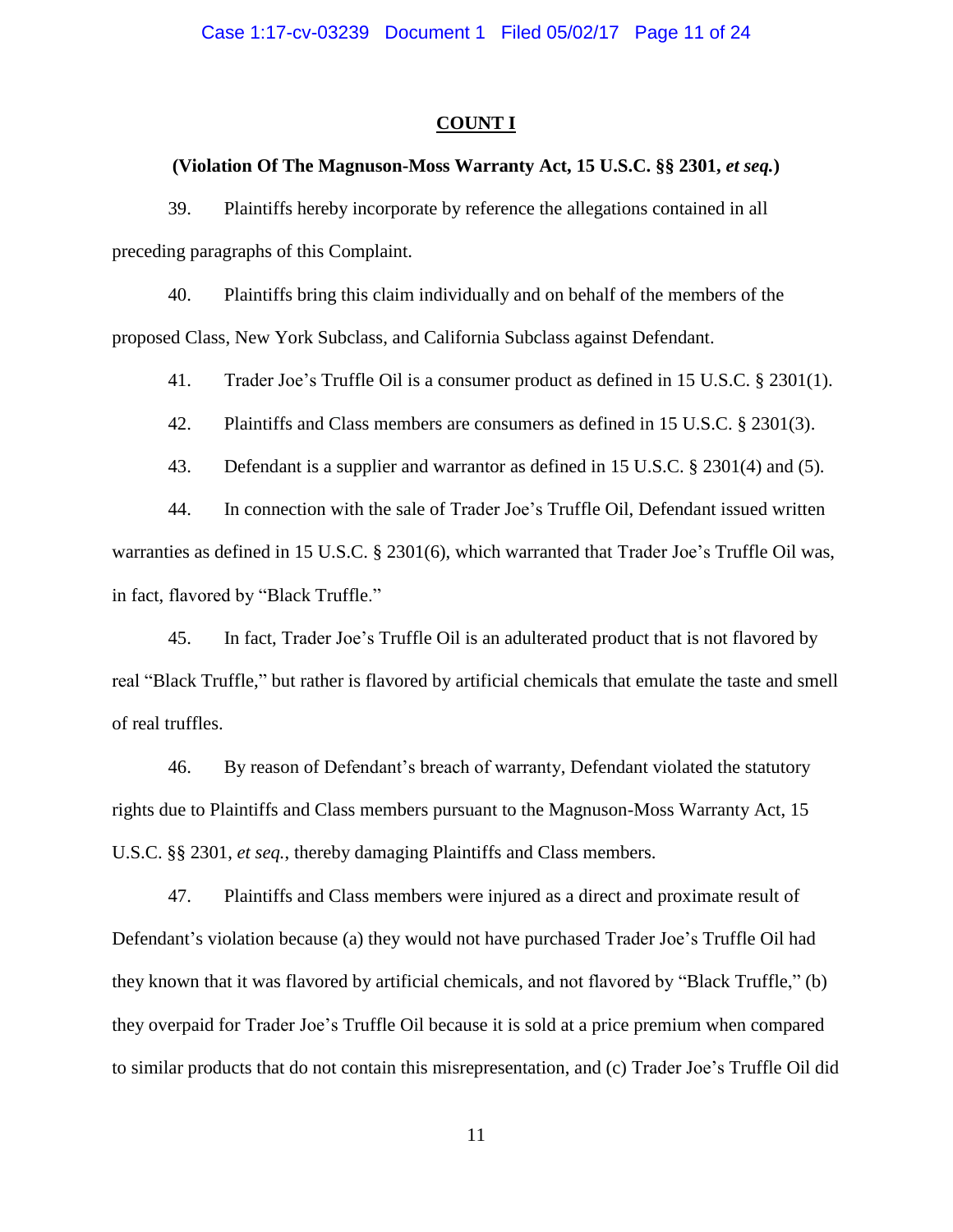#### Case 1:17-cv-03239 Document 1 Filed 05/02/17 Page 12 of 24

not have the characteristics, uses, or benefits as promised, namely that it was flavored by "Black Truffle." As a result, Plaintiff and members of the Class have been damaged either in the full amount of the purchase price of the Trader Joe's Truffle Oil or in the difference in value between Trader Joe's Truffle Oil as warranted and Trader Joe's Truffle Oil as actually sold.

## **COUNT II**

# **(Breach Of Express Warranty)**

48. Plaintiffs hereby incorporate by reference the allegations contained in all preceding paragraphs of this Complaint.

49. Plaintiffs bring this claim individually and on behalf of the members of the proposed Class, New York Subclass, and California Subclass against Defendant.

50. Defendant, as the designer, manufacturer, marketer, distributor, and/or seller, expressly warranted that Trader Joe's Truffle Oil was, in fact, flavored by "Black Truffle."

51. In fact, Trader Joe's Truffle Oil is an adulterated product that is flavored by artificial chemicals, and not by black truffles.

52. Plaintiffs and Class members were injured as a direct and proximate result of Defendant's violation because (a) they would not have purchased Trader Joe's Truffle Oil had they known that it was flavored by artificial chemicals, and not flavored by "Black Truffle," (b) they overpaid for Trader Joe's Truffle Oil because it is sold at a price premium when compared to similar products that do not contain this misrepresentation, and (c) Trader Joe's Truffle Oil did not have the characteristics, uses, or benefits as promised, namely that it was flavored by "Black Truffle." As a result, Plaintiff and members of the Class have been damaged either in the full amount of the purchase price of the Trader Joe's Truffle Oil or in the difference in value between Trader Joe's Truffle Oil as warranted and Trader Joe's Truffle Oil as actually sold.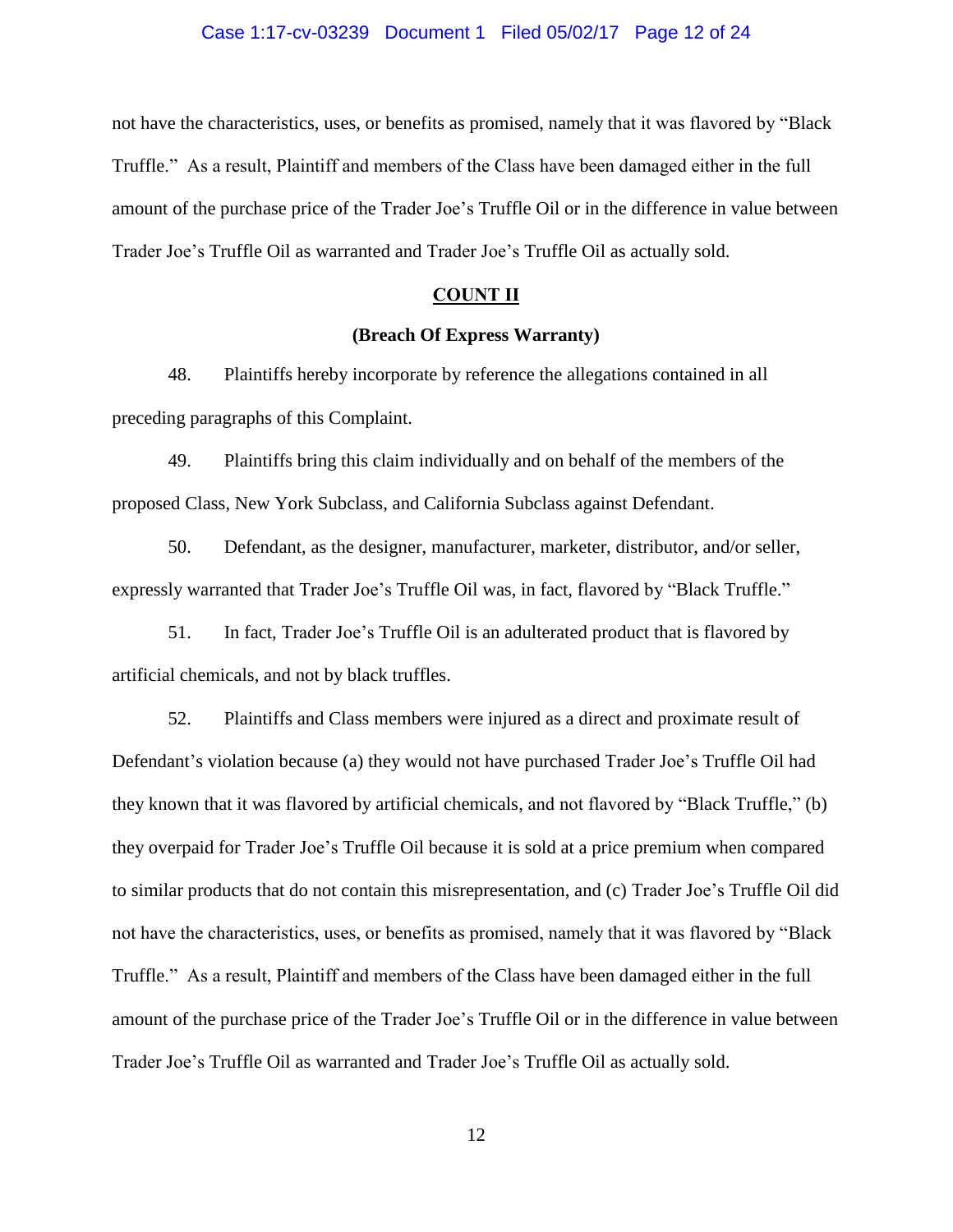#### **COUNT III**

## **(Breach Of Implied Warranty Of Merchantability)**

53. Plaintiffs hereby incorporate by reference the allegations contained in all preceding paragraphs of this Complaint.

54. Plaintiffs bring this claim individually and on behalf of the members of the proposed Class, New York Subclass, and California Subclass against Defendant.

55. Defendant, as the designer, manufacturer, marketer, distributor, and/or seller, impliedly warranted that Trader Joe's Truffle Oil was, in fact, flavored by "Black Truffle."

56. Defendant breached the warranty implied in the contract for the sale of Trader Joe's Truffle Oil because it could not pass without objection in the trade under the contract description, the goods were not of fair average quality within the description, and the goods were unfit for their intended and ordinary purpose because Trader Joe's Truffle Oil is an adulterated product that is flavored by artificial chemicals, not "Black Truffle." As a result, Plaintiffs and Class members did not receive the goods as impliedly warranted by Defendant to be merchantable.

57. Plaintiffs and Class members purchased Trader Joe's Truffle Oil in reliance upon Defendant's skill and judgment and the implied warranties of fitness for the purpose.

58. Trader Joe's Truffle Oil was not altered by Plaintiffs or Class members.

59. Trader Joe's Truffle Oil was defective when it left the exclusive control of Defendant.

60. Defendant knew that Trader Joe's Truffle Oil would be purchased and used without additional testing by Plaintiffs and Class members.

61. Trader Joe's Truffle Oil was defectively designed and unfit for its intended purpose, and Plaintiffs and Class members did not receive the goods as warranted.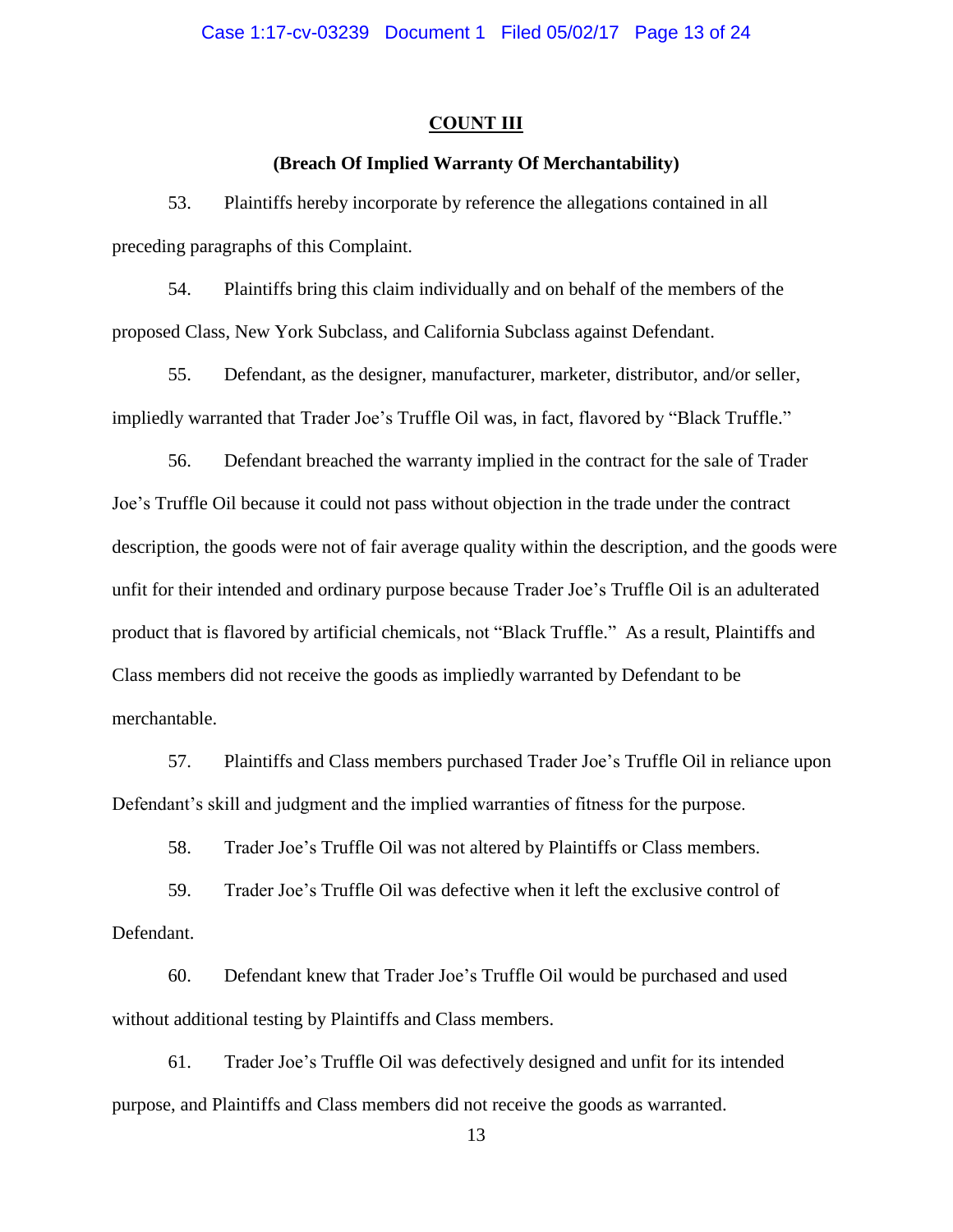### Case 1:17-cv-03239 Document 1 Filed 05/02/17 Page 14 of 24

62. Plaintiffs and Class members were injured as a direct and proximate result of Defendant's violation because (a) they would not have purchased Trader Joe's Truffle Oil had they known that it was flavored by artificial chemicals, and not flavored by "Black Truffle," (b) they overpaid for Trader Joe's Truffle Oil because it is sold at a price premium when compared to similar products that do not contain this misrepresentation, and (c) Trader Joe's Truffle Oil did not have the characteristics, uses, or benefits as promised, namely that it was flavored by "Black Truffle." As a result, Plaintiff and members of the Class have been damaged either in the full amount of the purchase price of the Trader Joe's Truffle Oil or in the difference in value between Trader Joe's Truffle Oil as warranted and Trader Joe's Truffle Oil as actually sold.

### **COUNT IV**

## **(Unjust Enrichment)**

63. Plaintiffs hereby incorporate by reference the allegations contained in all preceding paragraphs of this Complaint.

64. Plaintiffs bring this claim individually and on behalf of the members of the proposed Class, New York Subclass, and California Subclass against Defendant.

65. Plaintiffs and Class members conferred benefits on Defendant by purchasing Trader Joe's Truffle Oil.

66. Defendant has been unjustly enriched in retaining the revenues derived from Plaintiffs and Class members' purchases of Trader Joe's Truffle Oil. Retention of those moneys under these circumstances is unjust and inequitable because Trader Joe's Truffle Oil is an adulterated product that consists artificial flavoring, not "Black Truffle," and resulted in purchasers being denied the full benefit of their purchase because they did not purchase a product that was actually flavored by "Black Truffle."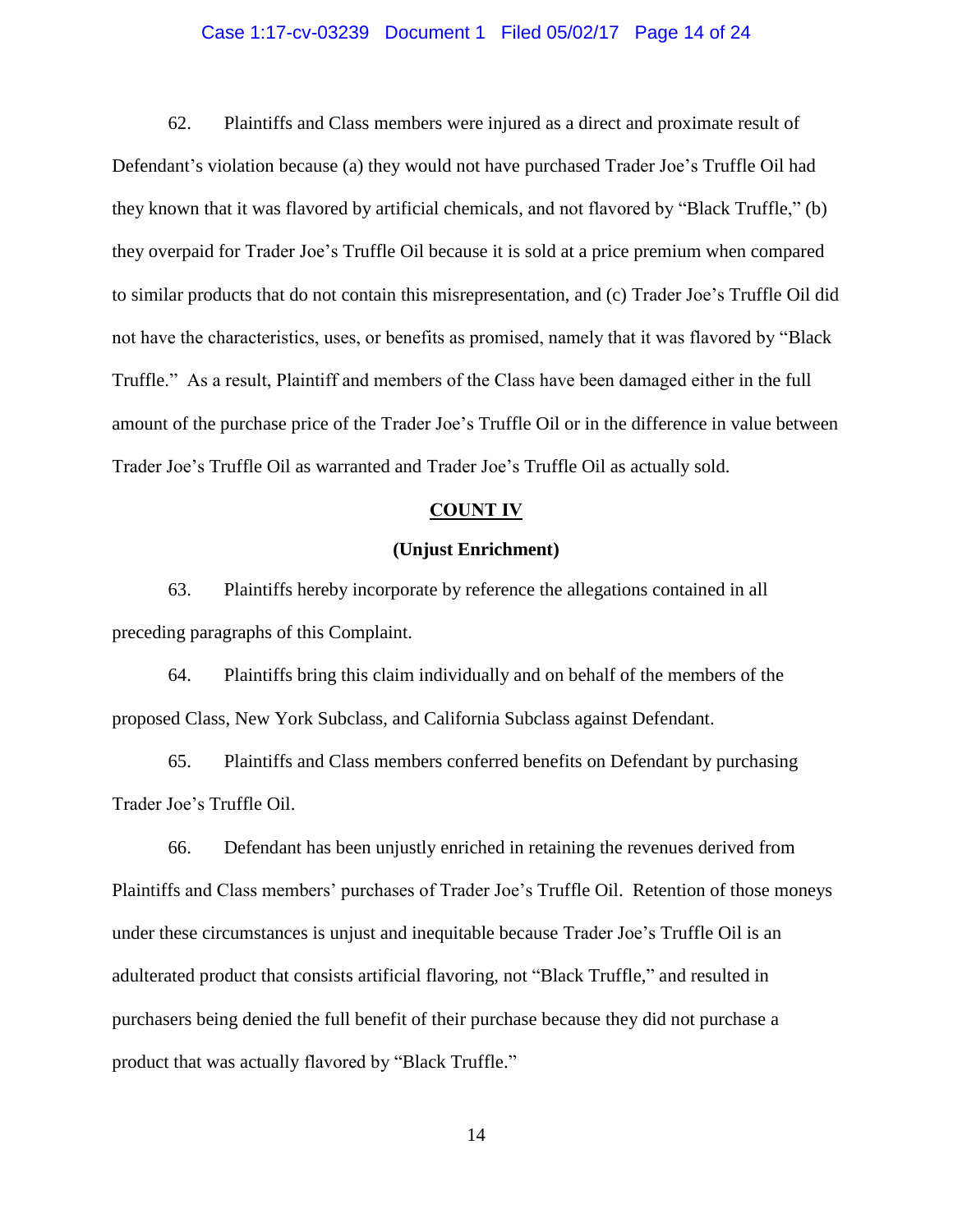67. Because Defendant's retention of the non-gratuitous benefits conferred on them by Plaintiffs and Class members is unjust and inequitable, Defendant must pay restitution to Plaintiffs and Class members for its unjust enrichment, as ordered by the Court.

## **COUNT V**

#### **(Deceptive Acts Or Practices, New York Gen. Bus. Law § 349)**

68. Plaintiffs hereby incorporate by reference the allegations contained in all preceding paragraphs of this Complaint.

69. Plaintiff Brumfield brings this claim individually and on behalf of the members of the proposed New York Subclass against Defendant.

70. By the acts and conduct alleged herein, Defendant committed unfair or deceptive acts and practices by misrepresenting that Trader Joe's Truffle Oil was, in fact, flavored by "Black Truffle."

71. The foregoing deceptive acts and practices were directed at consumers.

72. The foregoing deceptive acts and practices are misleading in a material way because they fundamentally misrepresent the characteristics of Trader Joe's Truffle Oil to induce consumers to purchase same.

73. Plaintiff Brumfield and New York Subclass members were injured as a direct and proximate result of Defendant's violation because (a) they would not have purchased Trader Joe's Truffle Oil had they known that it was flavored by artificial chemicals, and not flavored by "Black Truffle," (b) they overpaid for Trader Joe's Truffle Oil because it is sold at a price premium when compared to similar products that do not contain this misrepresentation, and (c) Trader Joe's Truffle Oil did not have the characteristics, uses, or benefits as promised, namely that it was flavored by "Black Truffle." As a result, Plaintiff and members of the New York Subclass have been damaged either in the full amount of the purchase price of the Trader Joe's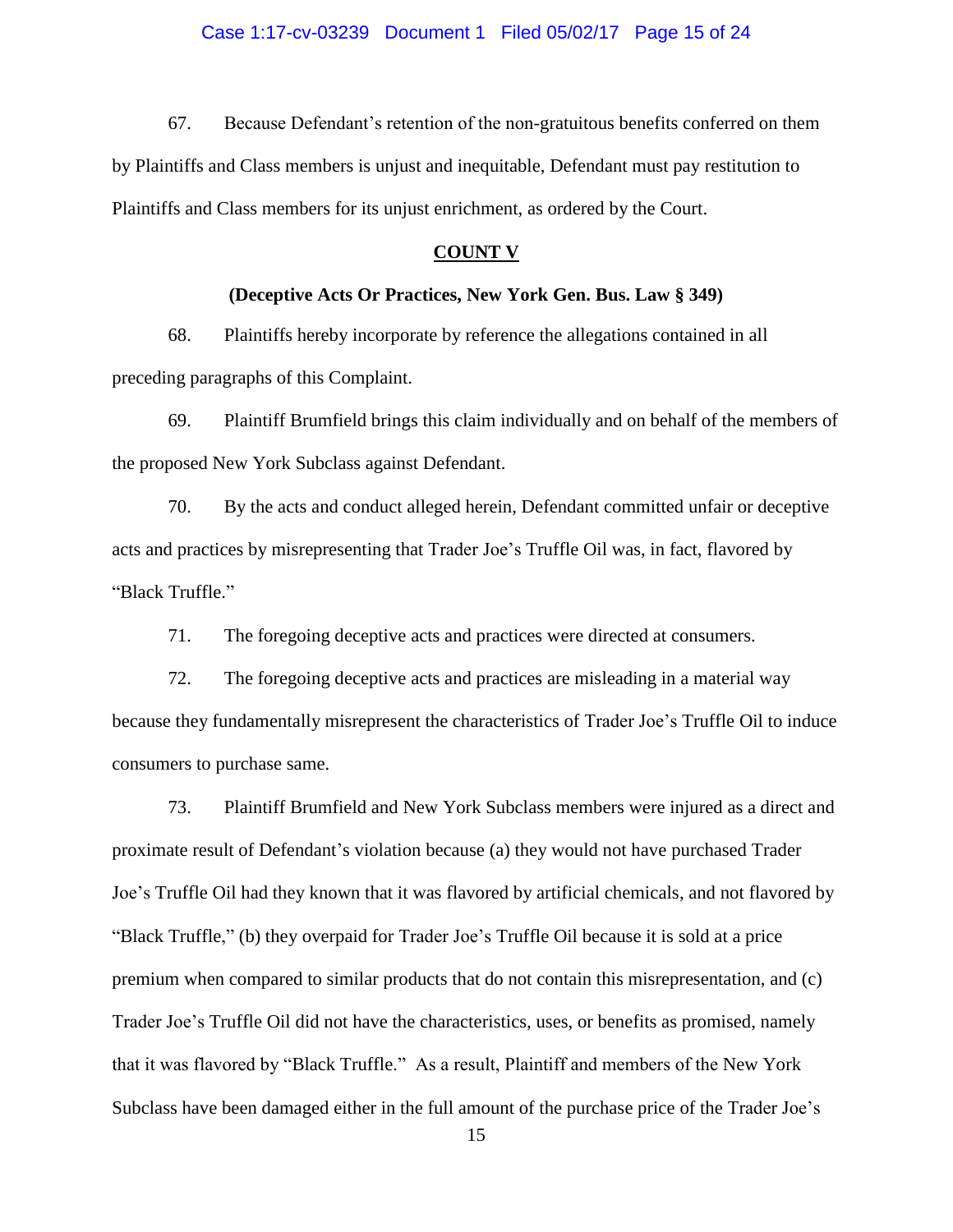#### Case 1:17-cv-03239 Document 1 Filed 05/02/17 Page 16 of 24

Truffle Oil or in the difference in value between Trader Joe's Truffle Oil as warranted and Trader Joe's Truffle Oil as actually sold.

74. On behalf of herself and other members of the New York Subclass, Plaintiff Brumfield seeks to enjoin the unlawful acts and practices described herein, to recover her actual damages or fifty dollars, whichever is greater, three times actual damages, and reasonable attorneys' fees.

#### **COUNT VI**

## **(False Advertising, New York Gen. Bus. Law § 350)**

75. Plaintiffs hereby incorporate by reference the allegations contained in all preceding paragraphs of this Complaint.

76. Plaintiff Brumfield brings this claim individually and on behalf of the members of the proposed New York Subclass.

77. Based on the foregoing, Defendant has engaged in consumer-oriented conduct that is deceptive or misleading in a material way which constitutes false advertising in violation of Section 350 of the New York General Business Law by misrepresenting the nature of the ingredients contained in Trader Joe's Truffle Oil.

78. The foregoing advertising was directed at consumers and was likely to mislead a reasonable consumer acting reasonably under the circumstances.

79. This misrepresentation has resulted in consumer injury or harm to the public interest.

80. Plaintiff Brumfield and New York Subclass members were injured as a direct and proximate result of Defendant's violation because (a) they would not have purchased Trader Joe's Truffle Oil had they known that it was flavored by artificial chemicals, and not flavored by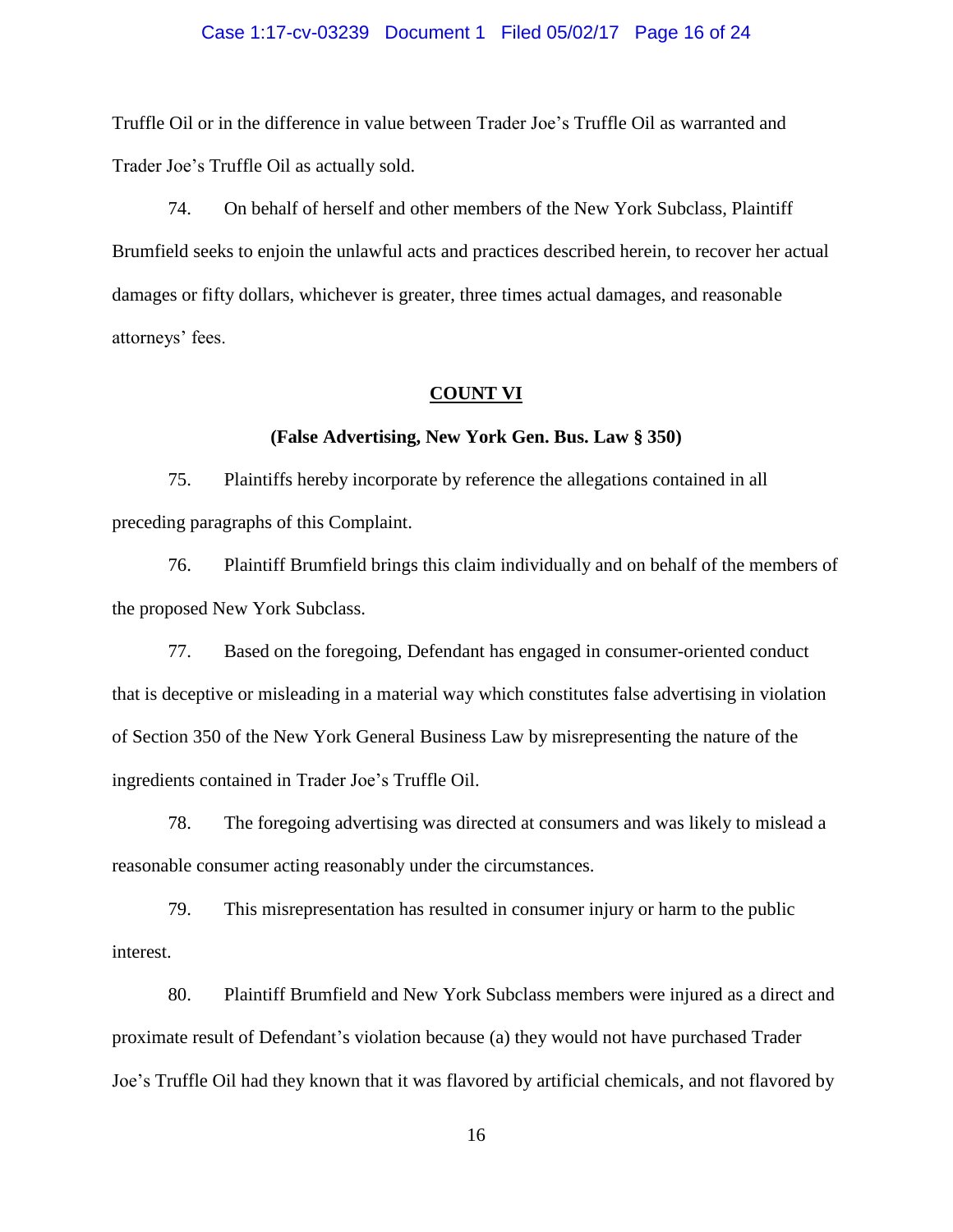#### Case 1:17-cv-03239 Document 1 Filed 05/02/17 Page 17 of 24

"Black Truffle," (b) they overpaid for Trader Joe's Truffle Oil because it is sold at a price premium when compared to similar products that do not contain this misrepresentation, and (c) Trader Joe's Truffle Oil did not have the characteristics, uses, or benefits as promised, namely that it was flavored by "Black Truffle." As a result, Plaintiff and members of the New York Subclass have been damaged either in the full amount of the purchase price of the Trader Joe's Truffle Oil or in the difference in value between Trader Joe's Truffle Oil as warranted and Trader Joe's Truffle Oil as actually sold.

81. On behalf of herself and other members of the New York Subclass, Plaintiff Brumfield seeks to enjoin the unlawful acts and practices described herein, to recover actual damages or five hundred dollars per violation, whichever is greater, three times actual damages and reasonable attorneys' fees.

#### **COUNT VII**

#### **(Negligent Misrepresentation)**

82. Plaintiffs hereby incorporate by reference the allegations contained in all preceding paragraphs of this Complaint.

83. Plaintiffs bring this claim individually and on behalf of the members of the proposed Class, New York Subclass, and California Subclass against Defendant.

84. As discussed above, Defendant represented that Trader Joe's Truffle Oil is, in fact, flavored by "Black Truffle," but failed to disclose that it is actually an adulterated product that is flavored by artificial chemicals, not by "Black Truffle." Defendant had a duty to disclose this information.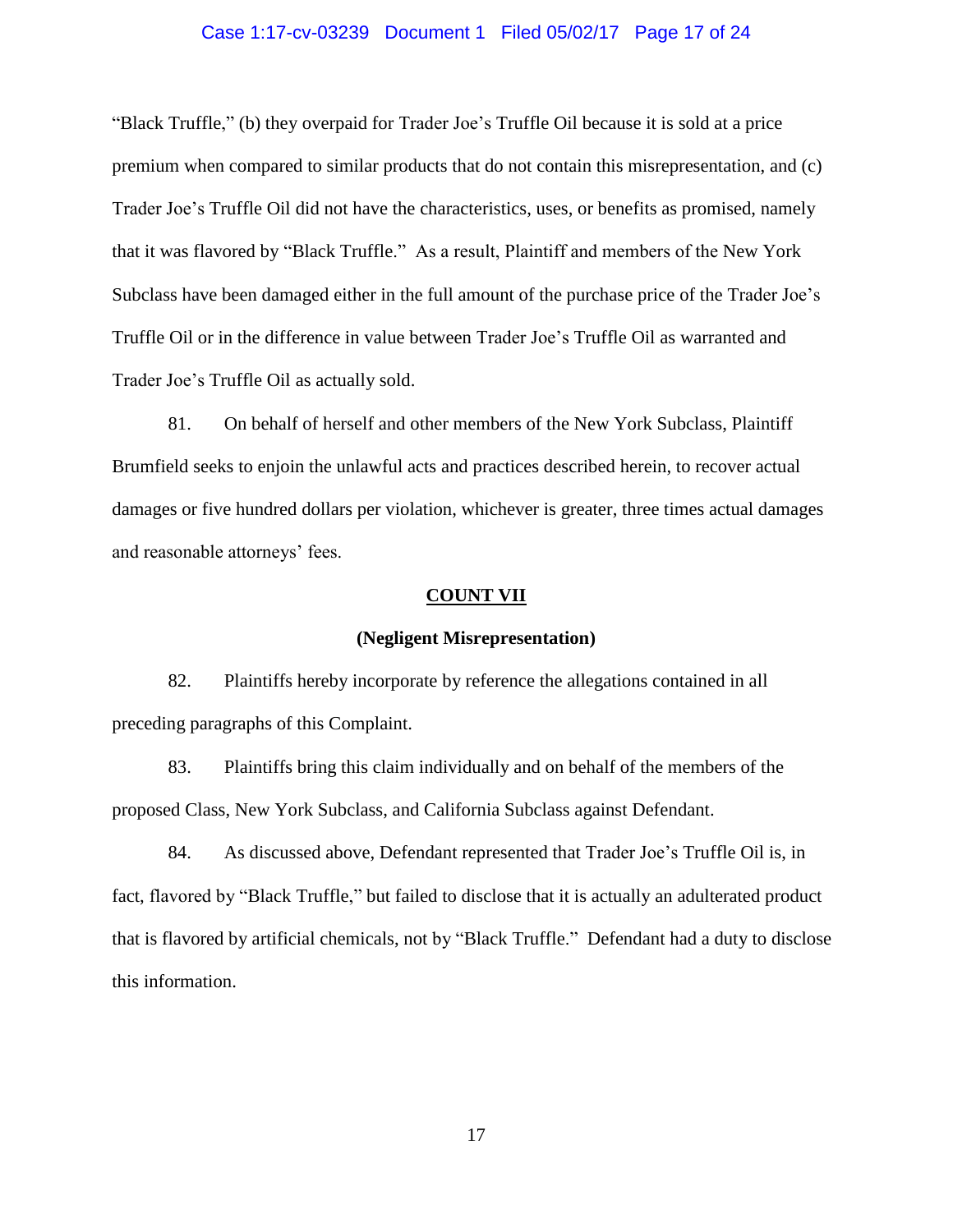#### Case 1:17-cv-03239 Document 1 Filed 05/02/17 Page 18 of 24

85. At the time Defendant made these representations, Defendant knew or should have known that these representations were false or made them without knowledge of their truth or veracity.

86. At an absolute minimum, Defendant negligently misrepresented and/or negligently omitted material facts about Trader Joe's Truffle Oil.

87. The negligent misrepresentations and omissions made by Defendant, upon which Plaintiffs and Class members reasonably and justifiably relied, were intended to induce and actually induced Plaintiffs and Class members to purchase Trader Joe's Truffle Oil.

88. Plaintiffs and Class members would not have purchased Trader Joe's Truffle Oil if the true facts had been known.

89. The negligent actions of Defendant caused damage to Plaintiffs and Class members, who are entitled to damages and other legal and equitable relief as a result.

### **COUNT VIII**

#### **(Fraud)**

90. Plaintiffs hereby incorporate by reference the allegations contained in all preceding paragraphs of this Complaint.

91. Plaintiffs bring this claim individually and on behalf of the members of the proposed Class, New York Subclass, and California Subclass against Defendant.

92. As discussed above, Defendant provided Plaintiffs and Class members with false or misleading material information and failed to disclose material facts about Trader Joe's Truffle Oil, including but not limited to the fact that it is an adulterated product that is flavored by artificial chemicals, not by "Black Truffle." These misrepresentations and omissions were made with knowledge of their falsehood.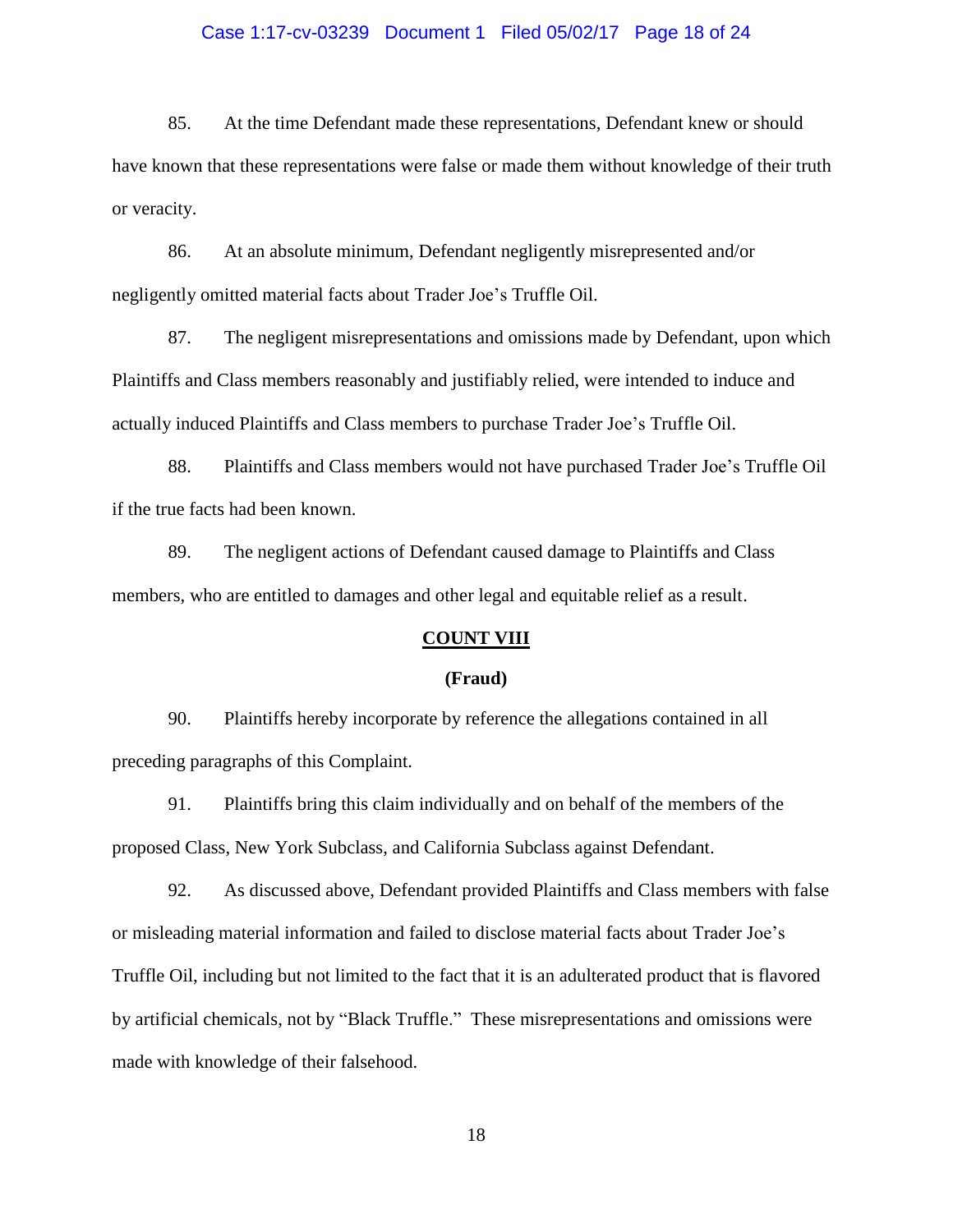#### Case 1:17-cv-03239 Document 1 Filed 05/02/17 Page 19 of 24

93. The misrepresentations and omissions made by Defendant, upon which Plaintiffs and Class members reasonably and justifiably relied, were intended to induce and actually induced Plaintiffs and Class members to purchase Trader Joe's Truffle Oil.

94. The fraudulent actions of Defendant caused damage to Plaintiffs and Class members, who are entitled to damages and other legal and equitable relief as a result.

### **COUNT IX**

# **(Violation of California Consumers Legal Remedies Act)**

95. Plaintiffs hereby incorporate by reference the allegations contained in all preceding paragraphs of this Complaint.

96. Plaintiff Torocsik brings this cause of action on behalf of herself and members of the California Subclass.

97. This cause of action is brought pursuant to California's Consumers Legal Remedies Act, Cal. Civ. Code §§ 1750-1785 (the "CLRA").

98. Plaintiff Torocsik and the other members of the California Subclass are "consumers," as the term is defined by California Civil Code § 1761(d), because they bought Trader Joe's Truffle Oil for personal, family, or household purposes.

99. Plaintiff Torocsik, the other members of the California Subclass, and Defendant have engaged in "transactions," as that term is defined by California Civil Code  $\S 1761(e)$ .

100. The conduct alleged in this Complaint constitutes unfair methods of competition and unfair and deceptive acts and practices for the purpose of the CLRA, and the conduct was undertaken by Defendant in transactions intended to result in, and which did result in, the sale of goods to consumers.

101. As alleged more fully above, Defendant has violated the CLRA by falsely representing to Plaintiff Torocsik and the other members of the California Subclass that Trader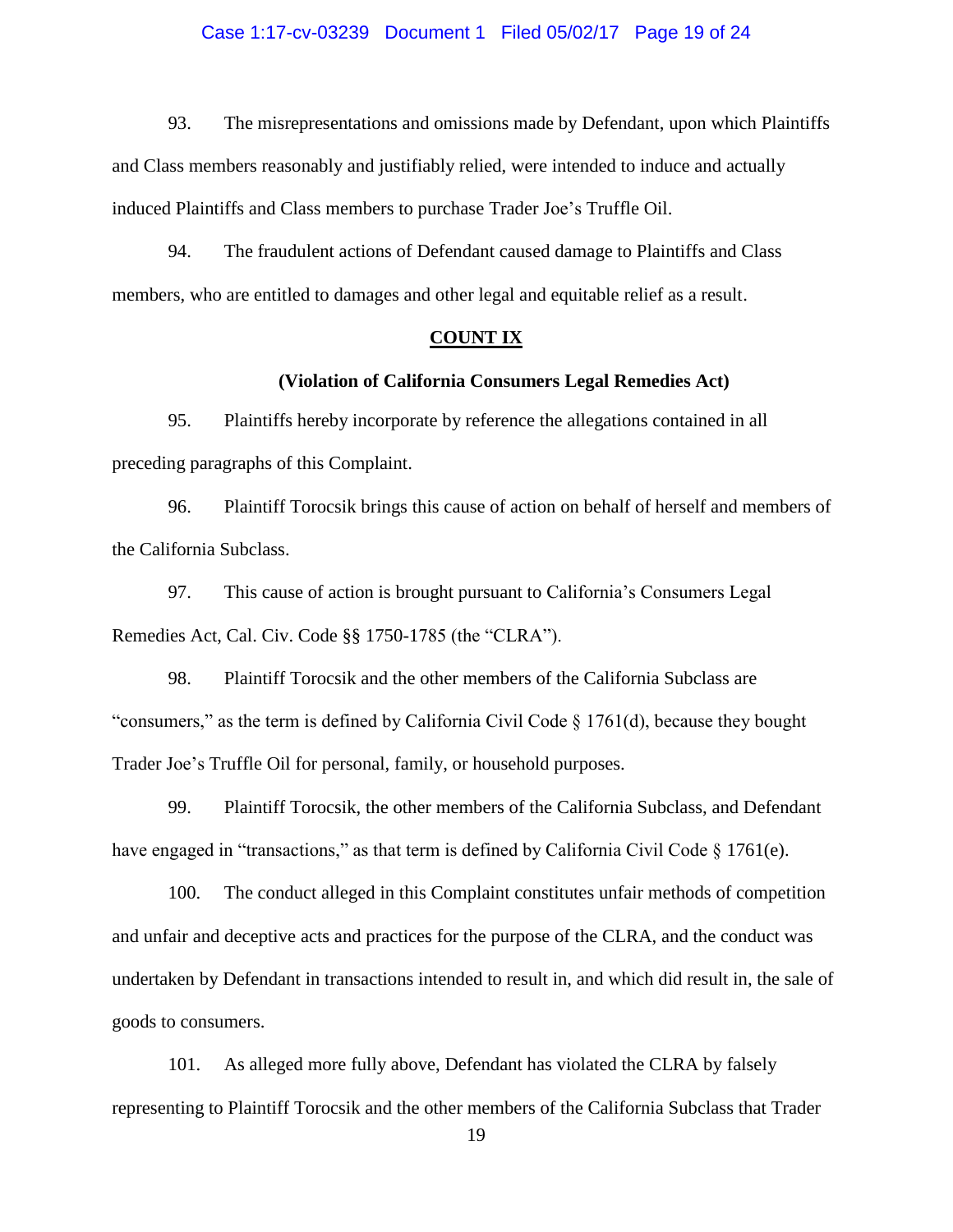#### Case 1:17-cv-03239 Document 1 Filed 05/02/17 Page 20 of 24

Joe's Truffle Oil was flavored by "Black Truffle" when, in fact, it is flavored by artificial chemicals.

102. As a result of engaging in such conduct, Defendant has violated California Civil Code § 1770(a)(5), (a)(7), and (a)(9).

103. On March 13, 2017, a pre-suit demand letter was sent to Defendant via certified mail that provided notice of Defendant's violation of the CLRA and demanded that within thirty (30) days from that date, Defendant correct, repair, replace or otherwise rectify the unlawful, unfair, false, and/or deceptive practices complained of herein. The letter also stated that if Defendant refused to do so, a complaint seeking damages in accordance with the CLRA would be filed. Defendant has failed to comply with the letter.

104. Accordingly, pursuant to California Civil Code § 1780(a)(3), Plaintiff Torocsik, on behalf of herself and all other members of the California Subclass, seeks injunctive relief, compensatory damages, punitive damages, and restitution of any ill-gotten gains due to Defendant's acts and practices.

#### **COUNT X**

## **(Violation of California's False Advertising Law)**

105. Plaintiffs hereby incorporate by reference the allegations contained in all preceding paragraphs of this Complaint.

106. Plaintiff Torocsik brings this cause of action on behalf of herself and members of the California Subclass.

107. As alleged more fully above, Defendant has falsely advertised Trader Joe's Truffle Oil by falsely claiming that it is flavored by "Black Truffle" when it is not.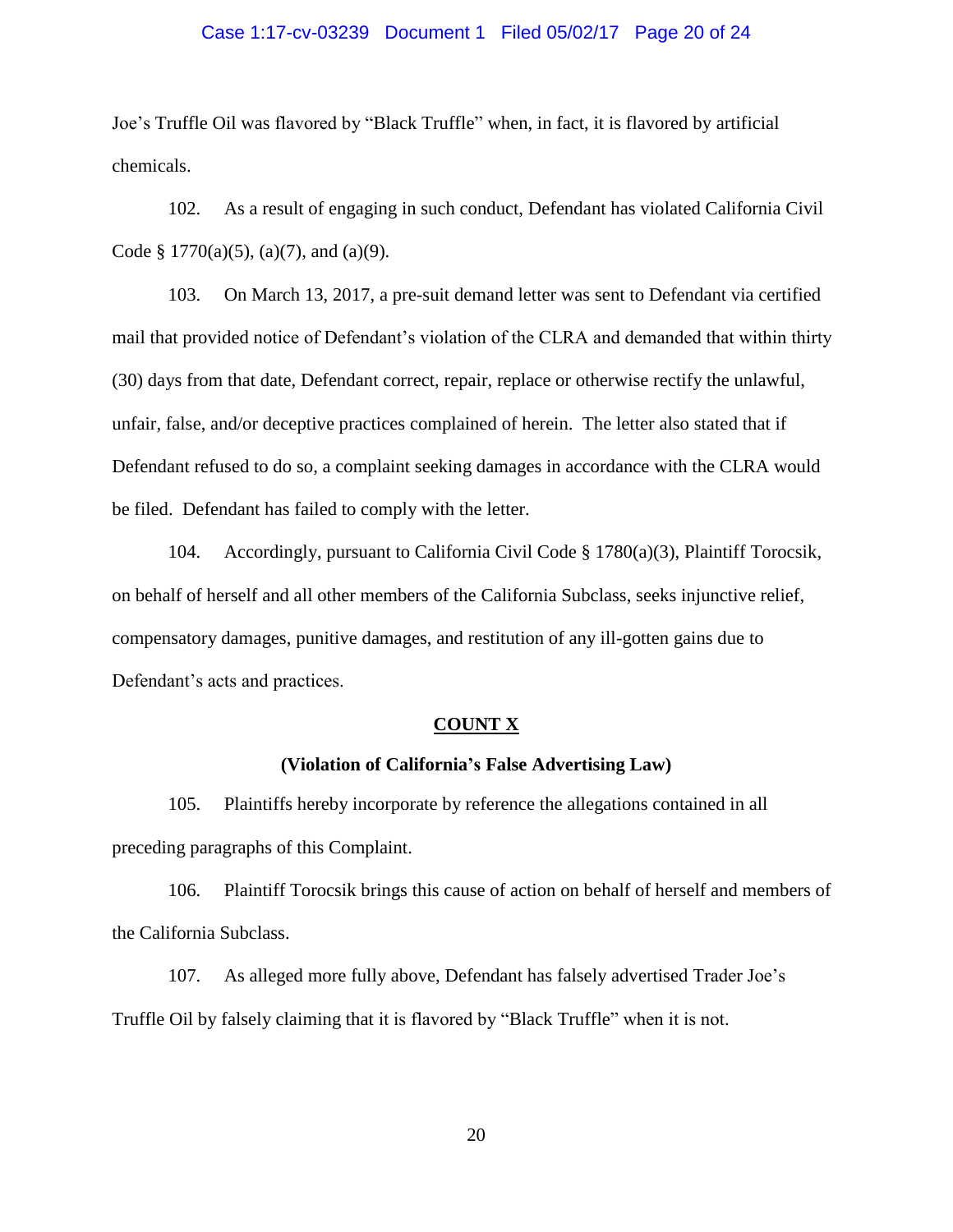108. Plaintiff Torocsik and the other members of the California Subclass have suffered injury in fact and have lost money or property as a result of Defendant's violations of California's False Advertising Law ("FAL"), Cal. Bus. & Prof. Code §§ 17500 *et seq*.

## **COUNT XI**

#### **(Violation of California's Unfair Competition Law)**

109. Plaintiffs hereby incorporate by reference the allegations contained in all preceding paragraphs of this Complaint.

110. Plaintiff Torocsik brings this cause of action on behalf of herself and members of the California Subclass.

111. By committing the acts and practices alleged herein, Defendant has violated California's Unfair Competition Law ("UCL"), Cal. Bus. & Prof. Code §§ 17200-17210, as to the California Subclass, by engaging in unlawful, fraudulent, and unfair conduct.

112. Defendant has violated the UCL's proscription against engaging in unlawful conduct as a result of:

- (a) its violations of the CLRA, Cal. Civ. Code  $\S 1770(a)(5)$ ,  $(a)(7)$ , and  $(a)(9)$ , as alleged above; and
- (b) its violations of the FAL, Cal. Bus. & Prof. Code §§ 17500 *et seq*., as alleged above.

113. Defendant's acts and practices described above also violate the UCL's proscription against engaging in fraudulent conduct.

114. As more fully described above, Defendant's misleading marketing, advertising, packaging, and labeling of Trader Joe's Truffle Oil is likely to deceive reasonable consumers. Indeed, Plaintiff Torocsik and the other members of the California Subclass were unquestionably deceived regarding the true nature of Trader Joe's Truffle Oil, as Defendant's marketing,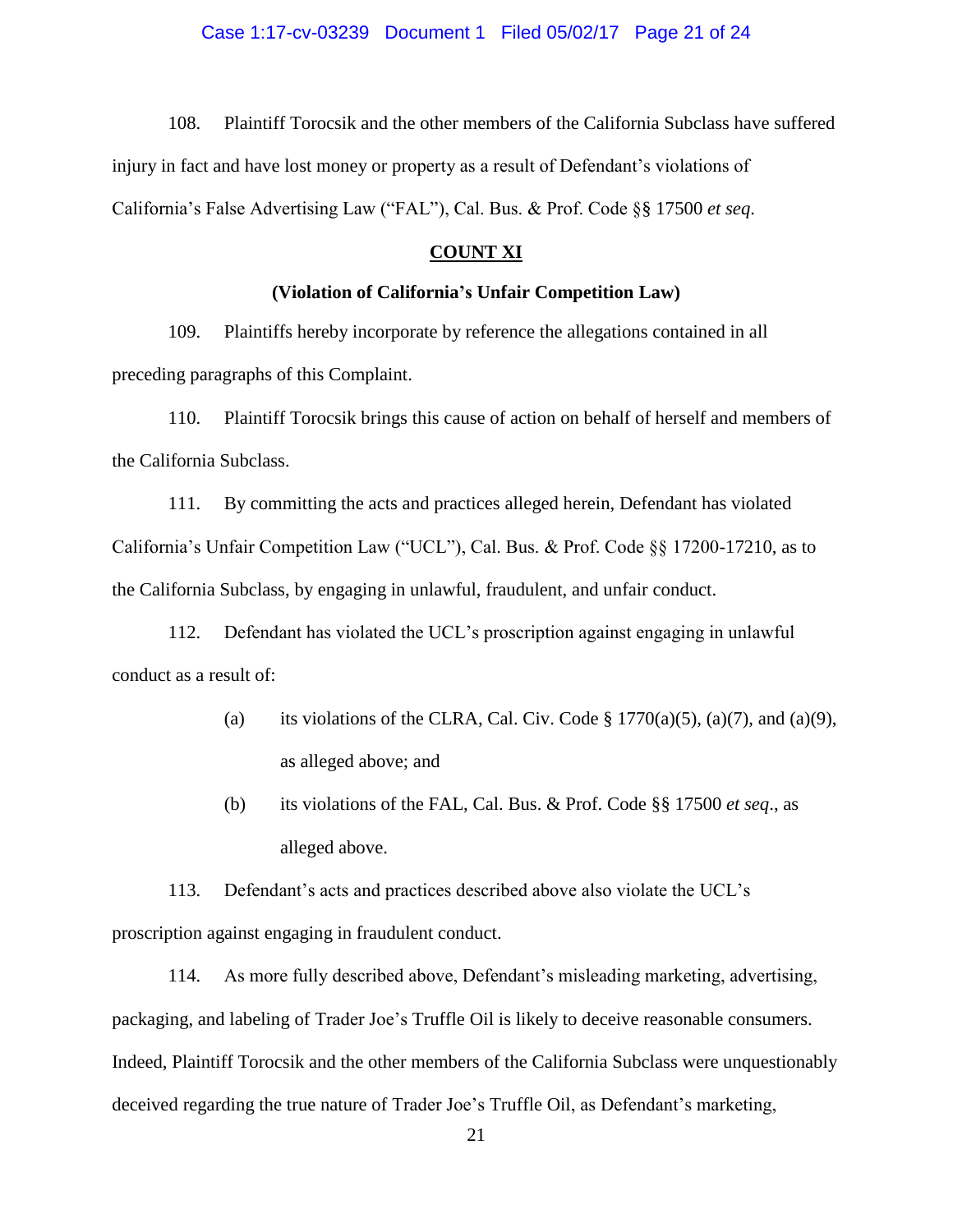#### Case 1:17-cv-03239 Document 1 Filed 05/02/17 Page 22 of 24

advertising, packaging, and labeling of the Trader Joe's Truffle Oil misrepresent and/or omit the true facts concerning the identity and characteristics of Trader Joe's Truffle Oil. Said acts are fraudulent business practices.

115. Defendant's acts and practices described above also violate the UCL's proscription against engaging in unfair conduct.

116. Plaintiff Torocsik and the other California Subclass members suffered a substantial injury by virtue of buying Trader Joe's Truffle Oil which they would not have purchased absent Defendant's unlawful, fraudulent, and unfair marketing, advertising, packaging, and labeling, or by virtue of paying an excessive premium price for the unlawfully, fraudulently, and unfairly marketed, advertised, packaged, and labeled Trader Joe's Truffle Oil.

117. There is no benefit to consumers from deceptively marketing and labeling Trader Joe's Truffle Oil, which purports to be flavored by "Black Truffle," when this claim is false.

118. Plaintiff Torocsik and the other California Subclass members had no way of reasonably knowing that the Trader Joe's Truffle Oil they purchased was not as marketed, advertised, packaged, or labeled. Thus, they could not have reasonably avoided the injury each of them suffered.

119. The gravity of the consequences of Defendant's conduct as described above outweighs any justification, motive, or reason, and such conduct is immoral, unethical, unscrupulous, offends established public policy, and is substantially injurious to Plaintiff Torocsik and the other members of the California Subclass.

120. Defendant's violations of the UCL continue to this day.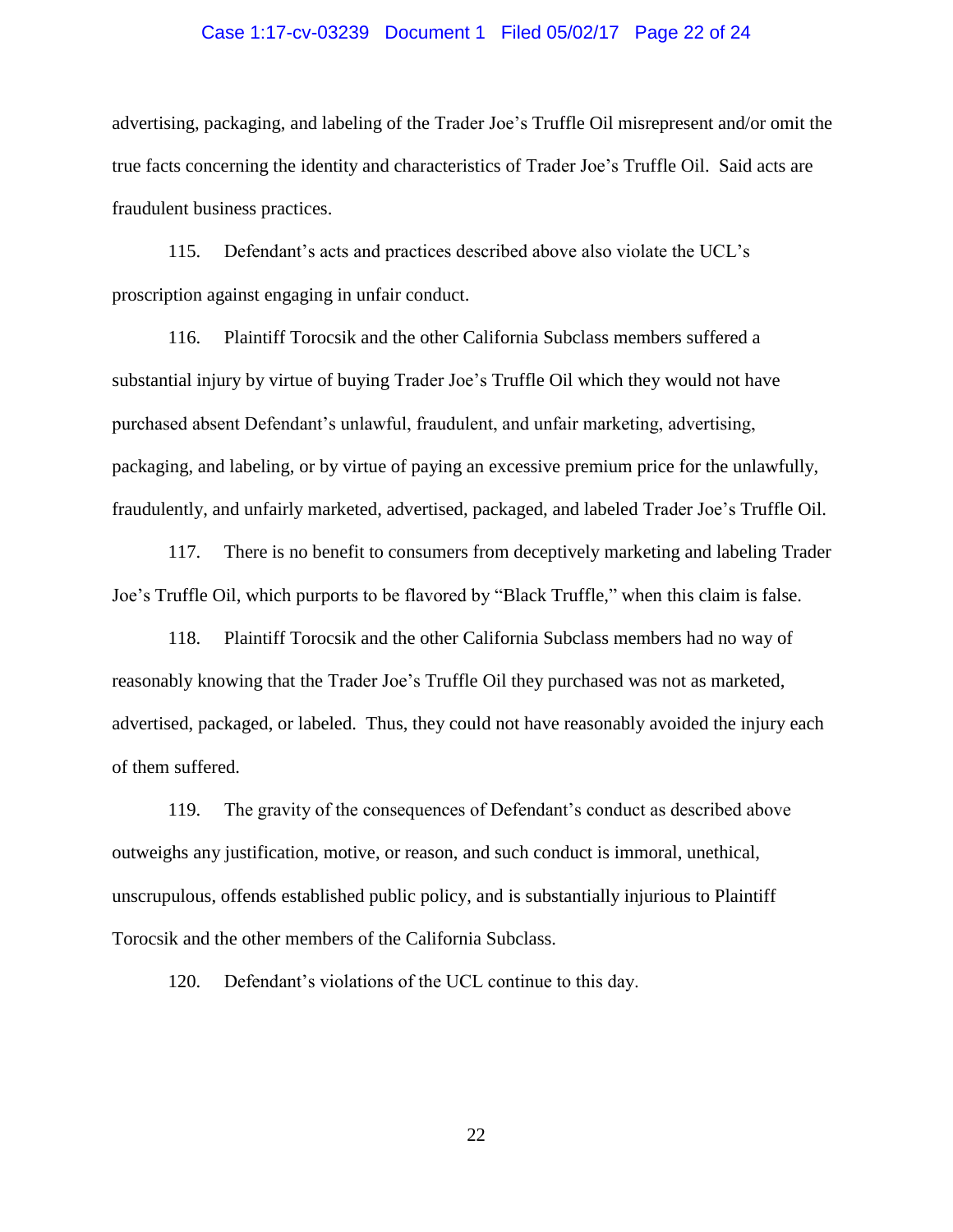#### Case 1:17-cv-03239 Document 1 Filed 05/02/17 Page 23 of 24

121. Pursuant to California Business and Professional Code § 17203, Plaintiff Torocsik and the California Subclass seek an order of this Court that includes, but is not limited to, an order requiring Defendant to:

- (a) provide restitution to Plaintiff Torocsik and the other California Subclass members;
- (b) disgorge all revenues obtained as a result of violations of the UCL; and
- (c) pay Plaintiff's and the California Subclass' attorneys' fees and costs.

### **PRAYER FOR RELIEF**

122. WHEREFORE, Plaintiffs, individually and on behalf of all others similarly situated, seek judgment against Defendant, as follows:

- A. For an order certifying the nationwide Class and the Subclasses under Rule 23 of the Federal Rules of Civil Procedure and naming Plaintiffs as representatives of the Class and Subclasses and Plaintiffs' attorneys as Class Counsel to represent members of the Class and Subclasses;
- B. For an order declaring the Defendant's conduct violates the statutes referenced herein;
- C. For an order finding in favor of Plaintiffs, the nationwide Class, and the Subclasses on all counts asserted herein;
- D. For compensatory, statutory, and punitive damages in amounts to be determined by the Court and/or jury;
- E. For prejudgment interest on all amounts awarded;
- F. For an order of restitution and all other forms of equitable monetary relief;
- G. For injunctive relief as pleaded or as the Court may deem proper; and